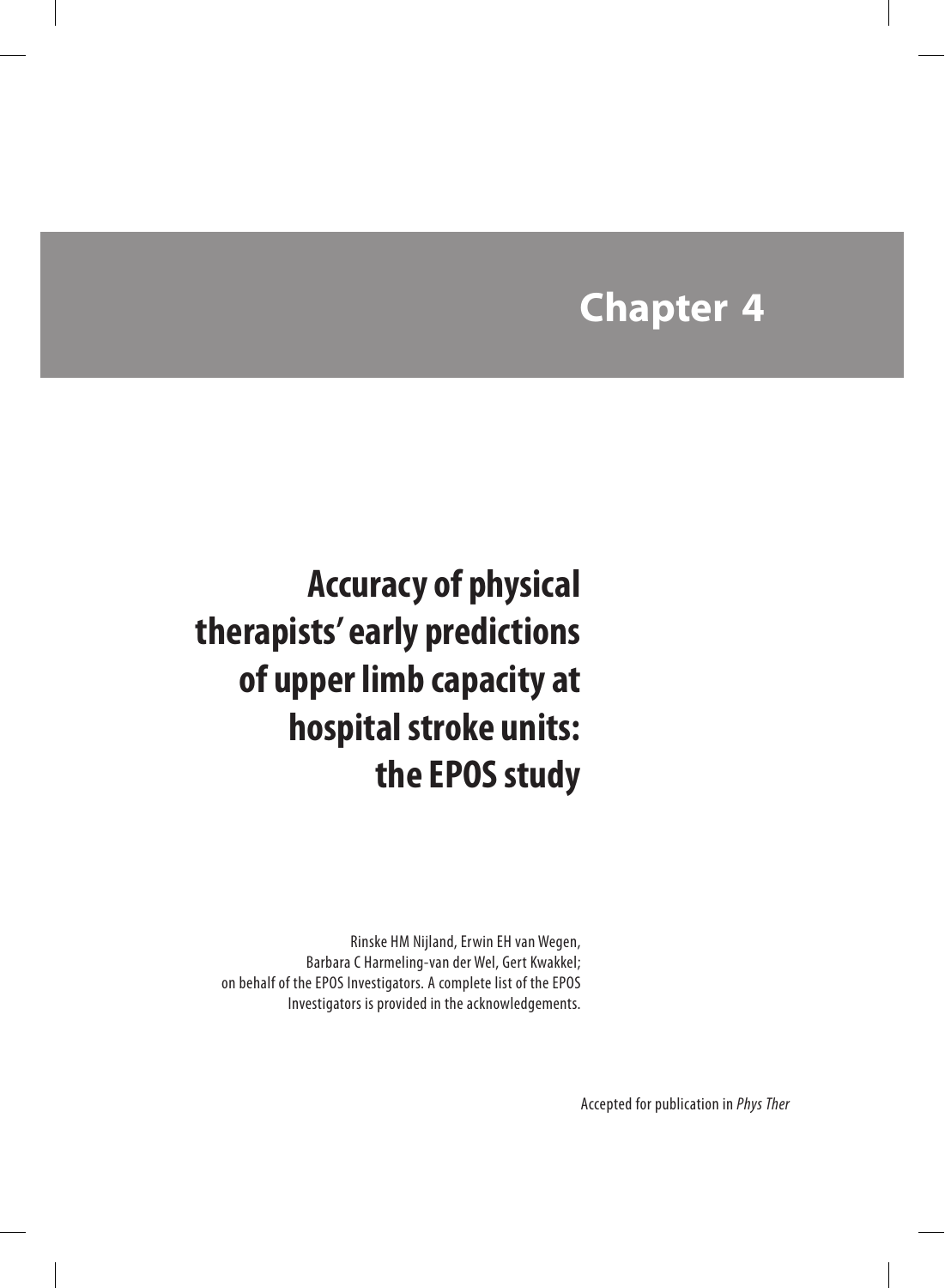# **ABSTRACT**

**Background:** Early prediction of outcome after stroke is becoming increasingly important, since most patients are discharged from hospital stroke units within several days after stroke.

**Objectives:** 1) To determine the accuracy of physical therapists (PTs) prediction at hospital stroke unit regarding upper limb (UL) capacity; 2) to develop a Computational Prediction Model (CPM) and 3) to compare the accuracy of PTs' and CPMs' prediction. Secondary objectives were to investigate the impact of timing on the accuracy of PTs and CPMs' predictions and to investigate the direction of the difference between predicted and observed outcome. Finally, we investigated if the accuracy of PTs' prediction was affected by their experience in stroke rehabilitation.

**Design:** Prospective cohort study.

**Methods:** PTs made predictions at  $T_{72h}$  and  $T_{discharge}$  about UL capacity after 6 months in 3 categories, derived from the Action Research Arm Test. At the same time, clinical variables were measured to derive a CPM. The accuracy of PTs and CPMs' predictions was evaluated by calculating Spearman rank correlation coefficients (*r*<sub>s</sub>) between predicted and observed outcome.

**Results:** 131 patients and 20 PTs participated. For  $T_{\text{72h}}$ ,  $r_{\text{s}}$  between predicted and observed outcome was 0.63 (P<0.01) for PTs' predictions, and 0.75 (P<0.01) for the CPM. For  $T_{discharge}$ ,  $r<sub>s</sub>$  for PTs' prediction improved to 0.75 (P<0.01), the  $r<sub>s</sub>$  for CPMs' predictions improved slightly to 0.76.

**Limitations:** PTs administered a test battery every 3 days, which might enhance accuracy of prediction.

**Conclusions:** Accuracy of PTs' predictions at  $T_{72h}$  is lower than that of the CPM. At  $T_{discharge}$ , PTs and CPMs' predictions are about equally accurate.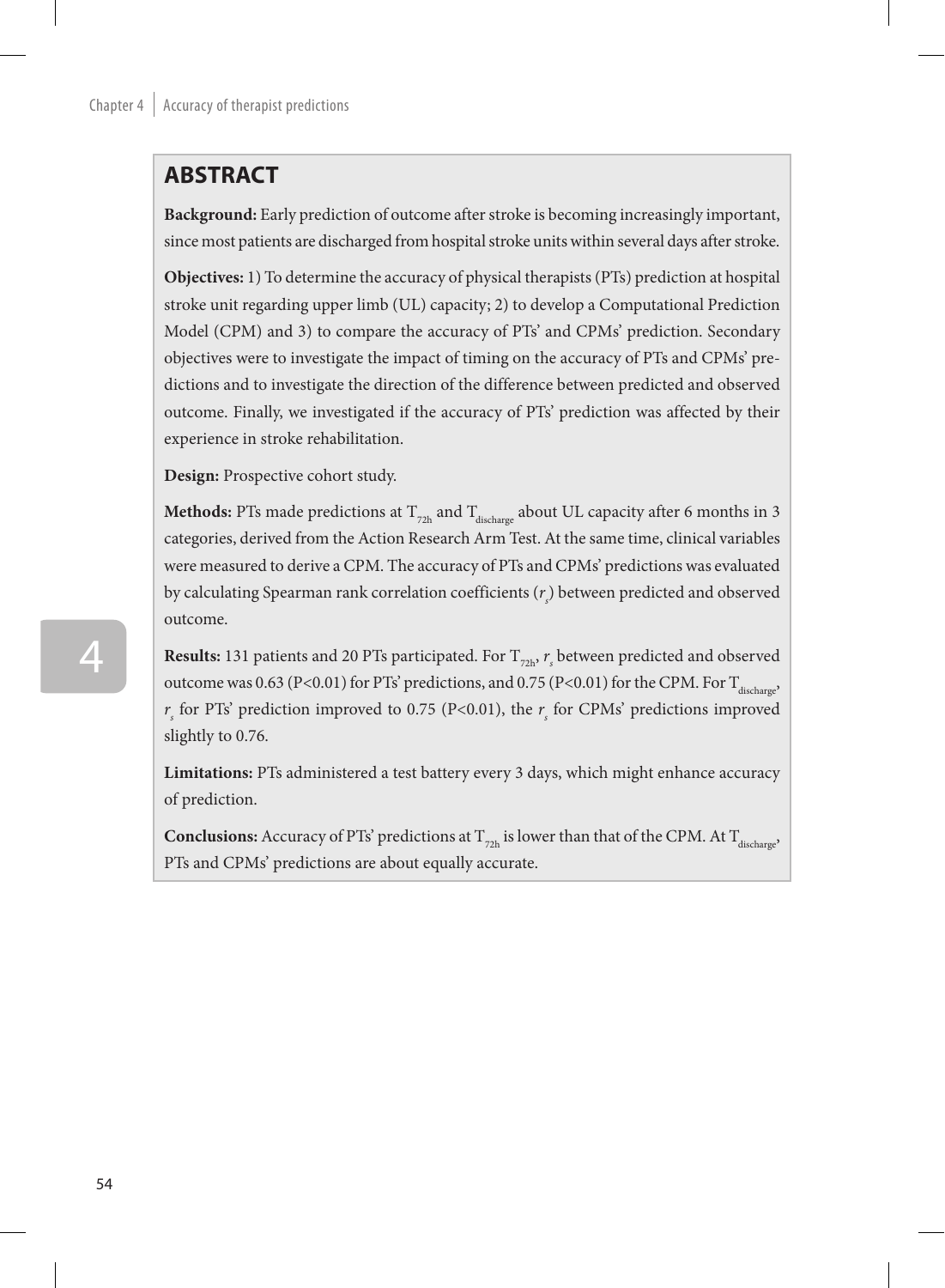## **INTRODUCTION**

Stroke is the leading cause of disabilities in developed countries.1 One of the main problems after stroke is impaired upper limb (UL) function, which strongly affects the ability to perform activities of daily living (ADL), $^2$  as well as quality of life. $^{3,4}$ 

The time course of functional recovery after stroke is difficult to predict for individual patients because of substantial inter-individual variability.5 Nevertheless, clinical decision-making with respect to discharge policies and intervention planning is often based on the expected functional improvements within a certain time window post stroke. Considering that most patients are typically discharged from hospital stroke units to rehabilitation centers or nursing homes within the first week after stroke onset,<sup>6</sup> early prediction about the degree of functional improvement is becoming increasingly important.

The main focus of stroke rehabilitation, and in particular the work of physiotherapists and occupational therapists, is on mobility, ADL independency and UL training. For UL training, we distinguish between patients with severe, moderate and mild impairments based on prognostic determinants for outcome of dexterity.<sup>7</sup> Especially patients with mild to moderate impairments present an opportunity to optimize the function of the affected arm.7 This group of patients will probably benefit most from intensive rehabilitation interventions, such as Constraint Induced Movement Therapy.8-10 Conversely, rehabilitation for patients with severe UL impairments should focus more on learning compensation- and coping strategies to deal with the impairments. To distinguish between these groups already in the first week after stroke, is therefore essential for clinical decision making and might reduce the economic burden of stroke by optimally allocating resources. To distinguish patients with favorable or unfavorable prognosis for recovery, several compuational prediction models (CPMs) for UL outcome have been developed.<sup>5, 11</sup> Recently, we showed for instance that it is possible to accurately predict UL capacity at 6 months by administering two simple clinical tests, finger extension and shoulder abduction, within 72 hours post stroke.7 The positive likelihood ratio of this CPM, when applied within 72 hours was 5.123 (95% CI, 2.945–9.800), whereas the negative likelihood ratio was 0.132 (95% CI, 0.084–0.219) Over the first nine days post stroke the positive likelihood ratio increased to 5.436 (95% CI, 3.252–9.094) and the negative likelihood ratio decreased to 0.066 (95% CI, 0.030–0.135) This improved accuracy may be related to a complex array of processes involving several underlying mechanisms, such as restitution of penumbral tissues, elevation of diaschisis as well as homeostatic, and Hebbian and anti-Hebbian forms of neuroplasticity.12 These processes contribute to the non-linear spontaneous neurological recovery and operate in different, partly overlapping time-frames.12 As a consequence, the accuracy of a CPM is heavily dependent on the moment in time when the clinical determinants are assessed.<sup>7, 13, 14</sup>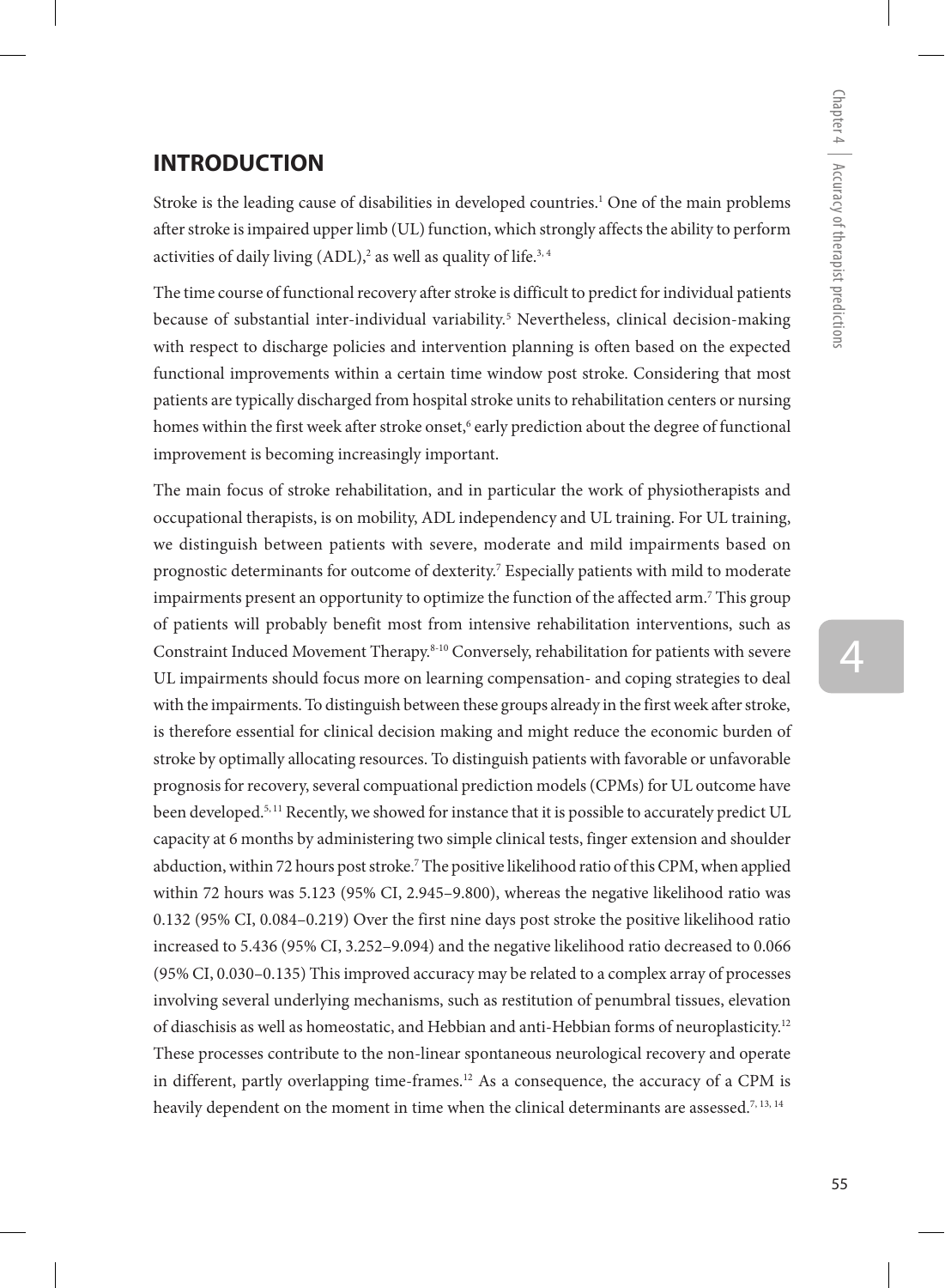The aim of CPMs is to provide objective estimates of outcome probabilities, in order to complement clinical intuition, expertise and guidelines. However, most of these models are seldom implemented in clinical practice, due to a lack of usability. Application of a CPM requires for instance unambiguous definitions of the predictors and availability of reproducible methods in clinical practice, $15$  which is not always the case with for instance sophisticated techniques such as neuro-imaging and neurophysiologic assessments.<sup>15, 16</sup> Further, many CPMs won't be implemented easily due to doubts about generalizability. Models may for example be restricted to a hospital population, a certain age-group or severity of stroke, whereas patients with a previous history of stroke are often excluded.17 These restrictions increase the precision of the CPM, however limit its generalizability.18

Current knowledge about processes underlying the forecasting of clinical outcome and clinical decision making is still limited. Two approaches have been described in the literature to improve our understanding of decision -making processes, the intuitive approach and the analytical approach.16 The intuitive approach leans heavily on the experience and insights of the therapist, who recognizes overall patterns and acts accordingly. The analytical approach is more scientifically oriented and involves aspects like scrutiny and hypothetico-deductive reasoning, which is characterized by collecting relevant data and then testing hypotheses.16, 19 A combination of both approaches is probably used in routine clinical practice.16, 19 In either approach, it is expected that the accuracy of prediction will improve by observing progress over time,<sup>20</sup> and therefore one may hypothesize that therapists can, like CPMs, make more accurate predictions regarding recovery after stroke as time progresses.

So far, however, the accuracy of predictions made by physical therapists (PTs) during the first days at a hospital stroke unit is unknown. Results by Kwakkel and colleagues<sup>21</sup> suggest that predictions about functional outcomes made by physical and occupational therapists in the second and fifth weeks after stroke onset are within the 95% confidence interval (CI) of CPMs and hence considered to be equally accurate. As expected, their results showed that therapists make more accurate predictions of final outcomes at week five after stroke than at week two after stroke.21 It was also shown that therapists' predictions of final outcome tended to be too pessimistic at both points in time.

In view of the early discharge from the hospital, the first aim of the present study was to determine the accuracy of predictions made by PTs in a hospital stroke unit about UL capacity at 6 months post stroke. The second aim was to develop a CPM with data of the same group of patients. The third aim was to compare the accuracy of predictions made by PTs with predictions made by the CPM. A secondary aim was to investigate the impact of timing post stroke on the accuracy of prediction made by PTs and by the CPM, by comparing predictions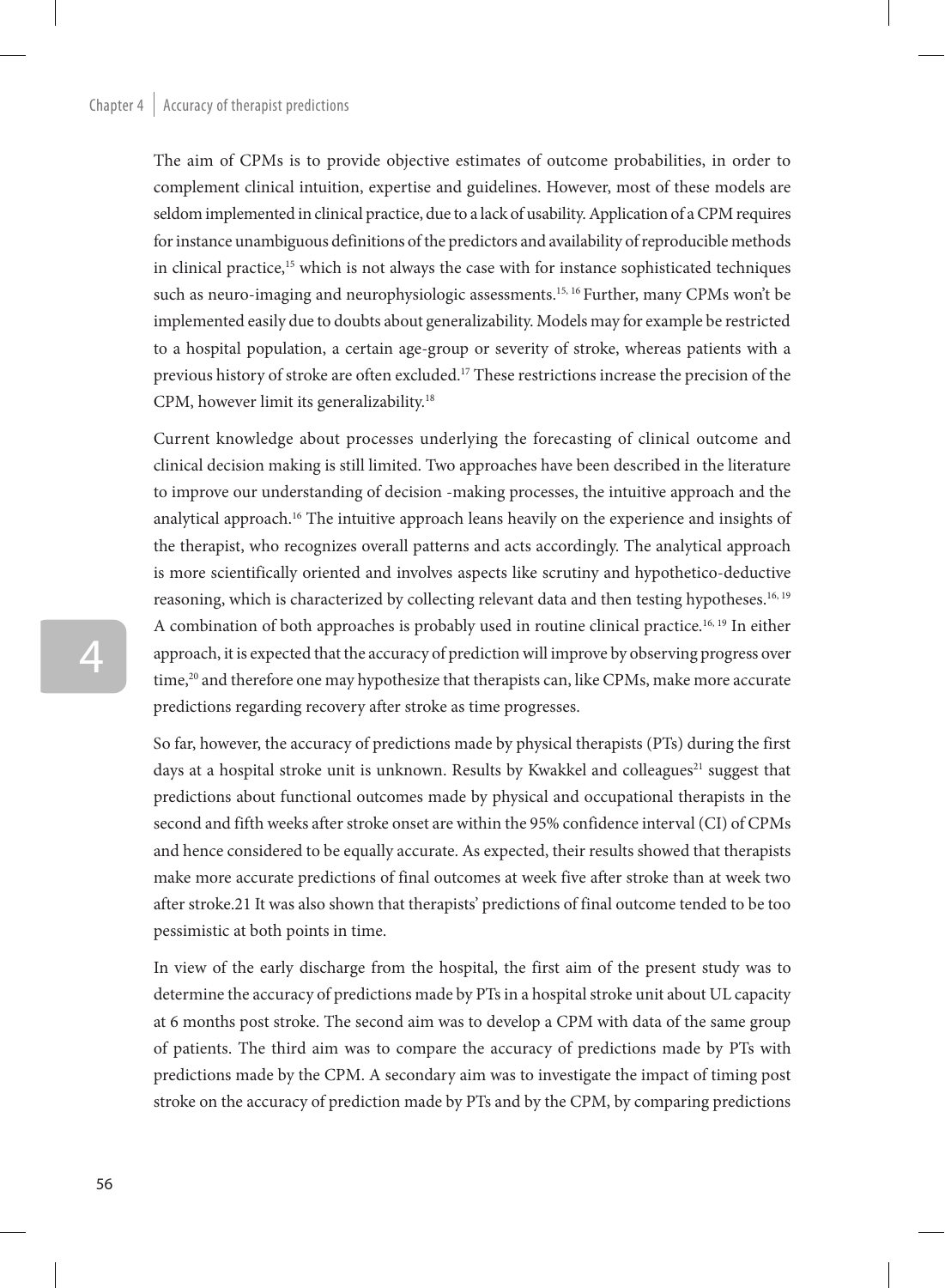made within 72 hours after stroke onset with predictions made at discharge from the hospital stroke unit. Another secondary aim was to investigate the direction of the difference between predicted and observed outcome. With that, we investigated whether PTs and the CPM tended to be too pessimistic or too optimistic. Finally, we investigated if the accuracy of PTs' prediction was affected by their experience in stroke rehabilitation and their engagement in continuing education.

# **methods**

## **Design**

The EPOS (Early Prediction of functional Outcome after Stroke) study is a prospective cohort study with a repeated measurements design. Over a period of 36 months, 131 patients with stroke were recruited from 9 acute hospital stroke units in The Netherlands. Stroke was defined according to the World Health Organization criteria.<sup>22</sup> Patients recruited for the EPOS study were assessed within 72 hours  $(T_{72h})$  after stroke onset and re-assessed every 3 days until the moment of discharge from the hospital stroke unit  $(T_{discharge})$ . Finally, all patients were assessed again at 6 months after stroke onset. Assessments were performed by trained assessors working as PTs in the hospital stroke units of the participating centers. The PTs were asked at  $T_{72h}$  and  $T_{discharge}$  to make predictions about UL capacity at 6 months after stroke.

## **Subjects**

Patients meeting the following admission criteria were included: (1) a first-ever ischemic anterior circulation stroke; (2) monoparesis or hemiparesis within the first 72 hours after stroke onset; (3) no disabling medical history (i.e., a premorbid Barthel Index (BI) score  $\geq$ 19); (4) at least 18 years of age; (5) no severe deficits in communication, memory or understanding that impede proper measurement performance; (6) signed informed consent. Patients in the current study did not participate in other studies and all patients received usual treatment according to the Dutch rehabilitation guidelines.<sup>23</sup> The study was approved by the ethics committees of all participating hospitals, and all affiliated rehabilitation centers and nursing homes approved local feasibility.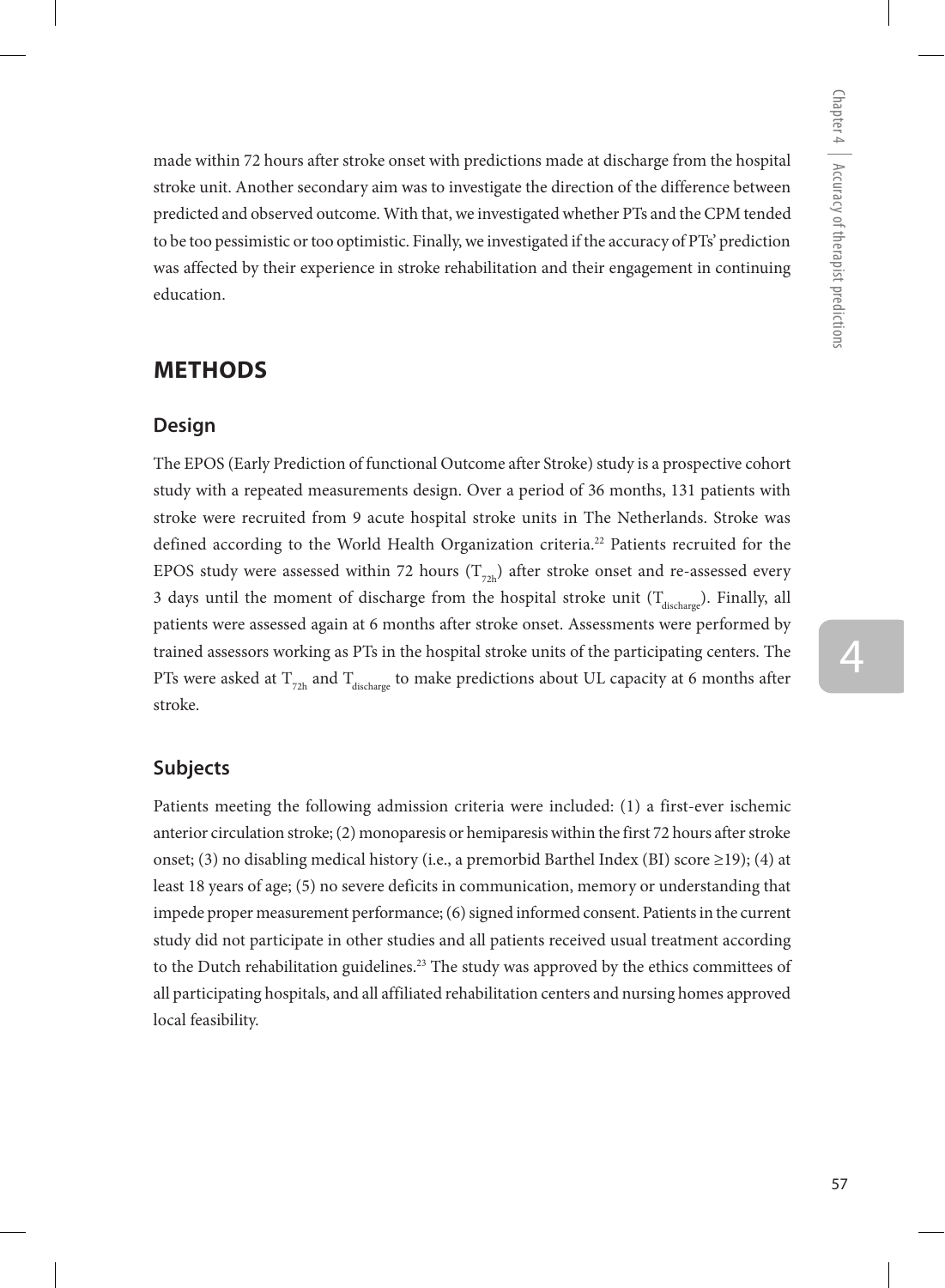## **Outcome variable**

The outcome in terms of UL capacity at 6 months was assessed with the Action Research Arm Test (ARAT).24 This one-dimensional hierarchical test consists of 19 functional tasks that are divided into four domains, i.e., grasp, grip, pinch and gross movement, with a maximum total score of 57 points. The clinimetric properties of the ARAT are excellent.<sup>24, 25</sup> All ARAT measurements were performed in a standardized manner according to Yozbatiran et al.,<sup>26</sup> together with the time limits used in the study by Van der Lee et al.<sup>25</sup>

## **PTs' prediction**

The PTs were asked to make a prediction about UL capacity at 6 months in 3 categories: (1) the patient will not regain any dexterity (<10 points on ARAT); (2) the patient will regain some dexterity (10–56 points on ARAT) and (3) the patient will regain full recovery and will score the maximum of 57 points on the ARAT. The cut-off score of 10 points was chosen because a score of 9 points or lower may reflect only gross arm movements, whereas a score above 9 points always represents some hand function. Patients with more than 10 points on the ARAT are particularly eligible for rehabilitative therapy. However, from patients' perspective, there is a big difference between 10 points on the ARAT and complete recovery. For this reason, patients who regained full upper limb recovery were distinguished from patients who regained some dexterity by adding the third category (57 points). Although this last category appears to be small, this category represents a large group of patients with normal UL capacity after stroke, which should be classified separately.

At the time the EPOS study started at the nine acute Hospital Stroke Units in 2006, and during the 36 months of patient recruitment, PTs were still unaware of the prognostic determinants (i.e. finger extension and shoulder abduction) that were included in the CPM of UL function, which was published in 2010.<sup>7</sup>

## **Computational Prediction Model**

In constructing the CPM, ARAT scores were divided into the same 3 categories as those used by the therapists to predict outcome (i.e., <10 points, 10–56 points or 57 points).

The following independent variables were selected for the development of the prediction model: (1) gender; (2) age; (3) hemisphere of stroke; (4) type of stroke (Bamford classification)<sup>27</sup>; (5) days between stroke and first assessment; (6) recombinant tissue plasminogen activator (rTPA); (7) Comorbidity (Cumulative Illness Rating Scale [CIRS])28; (8) visual inattention (National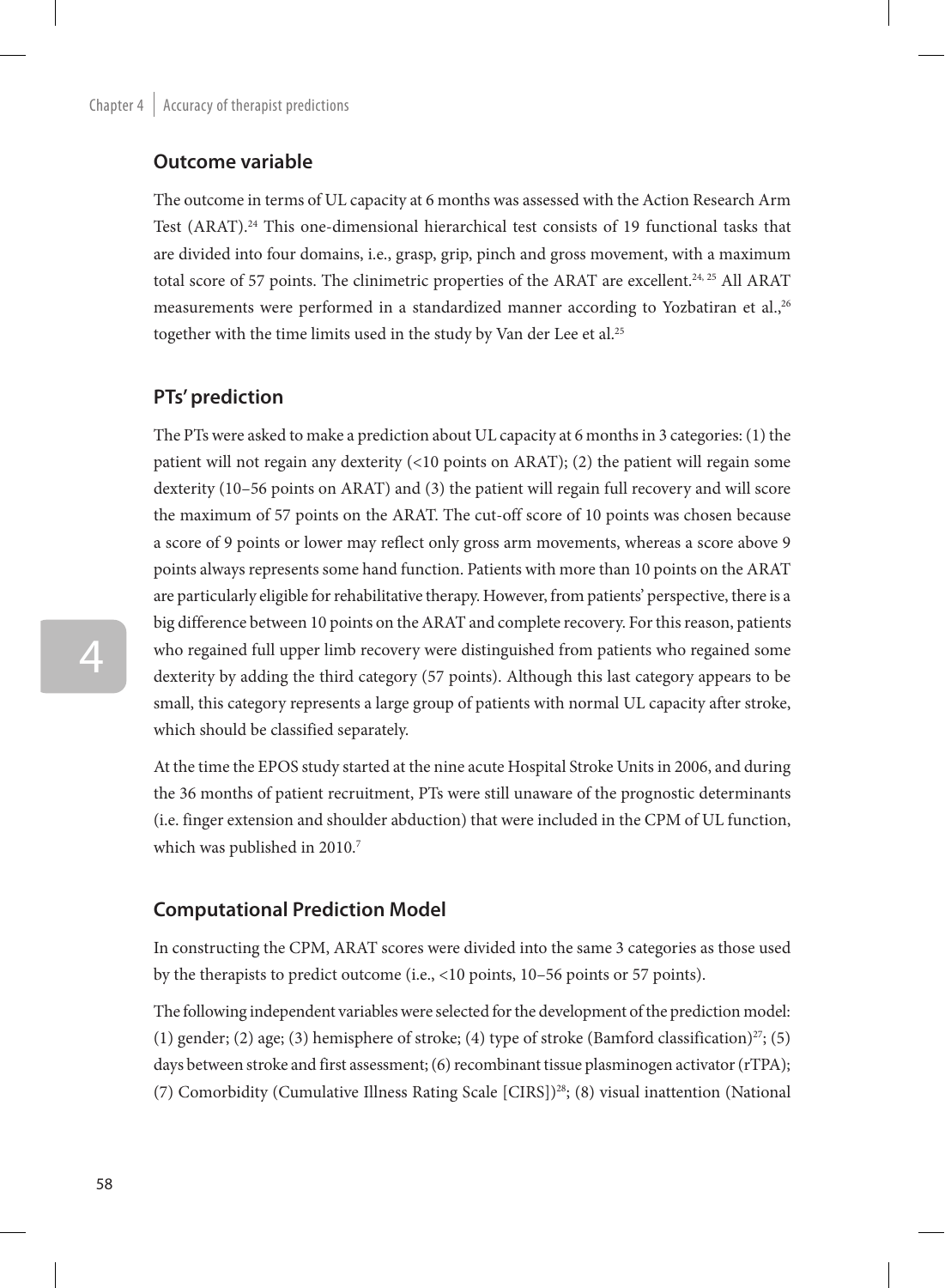Institutes of Health Stroke Scale [NIHSS]<sup>29</sup> item 11); (9) deviation conjugee (NIHSS item 2); (10) hemianopia (NIHSS item 3); (11) sensory loss (NIHSS item 8); (12) urinary incontinence (BI item 2 30); (13) severity and extent of paresis of the arm and leg according to the upper and lower extremity parts of the Motricity Index  $(MI)^{31}$  and the Fugl-Meyer (FM) assessment<sup>32</sup>; and (14) Sitting Balance (Trunk Control Test [TCT])<sup>33</sup> The variables are presented in Table 4.1. The selection was based on our previous study $^7$  and existing literature. $^{34\cdot 37}$ 

|                                         | Parameter estimates            |                                  |                                        |                       |
|-----------------------------------------|--------------------------------|----------------------------------|----------------------------------------|-----------------------|
|                                         | α-ARAT<br>Cat 1:<br><10 points | α-ARAT<br>Cat 2:<br>10-56 points | β-predictor<br>(underlined<br>outcome) | Significance<br>level |
| Gender (M/F)                            | $-0.905$                       | 0.688                            | 0.210                                  | 0.516                 |
| Age $(0<70; 1 \ge 70)$                  | $-0.803$                       | 0.803                            | 0.421                                  | 0.195                 |
| Hemisphere of Stroke (L/R)              | $-0.896$                       | 0.700                            | 0.260                                  | 0.427                 |
| BAMFORD (0:TA/PA; 1:LA)                 | $-1.498$                       | 0.158                            | $-0.839$                               | $0.012*$              |
| Days till assessment (0≤3d; 1≥4d)       | $-0.795$                       | 0.795                            | 0.222                                  | 0.813                 |
| rTPA(y/n)                               | $-1.172$                       | 0.442                            | $-0.572$                               | 0.116                 |
| CIRS total score $(0 \ge 1; 1=0)$       | $-1.492$                       | 0.113                            | $-0.562$                               | 0.219                 |
| Visual inattention $(0 \ge 1; 1=0)$     | $-1.645$                       | 0.089                            | $-1.236$                               | $0.000*$              |
| Deviation conjugee $(0 \ge 1; 1=0)$     | $-1.800$                       | 0.129                            | $-2.055$                               | $0.000*$              |
| Hemianopia $(0 \ge 1; 1=0)$             | $-1.760$                       | 0.128                            | $-1.896$                               | $0.000*$              |
| Sensory loss $(0 \ge 1; 1=0)$           | $-1.531$                       | 0.114                            | $-797$                                 | $0.021*$              |
| Urinary incontinence $(0<1; 1\ge 1)$    | $-1.891$                       | 0.027                            | $-1.897$                               | $0.000*$              |
| MI shoulder abduction (0=0; $1 \ge 9$ ) | $-2.274$                       | 0.102                            | $-3.451$                               | $0.000*$              |
| MI leg (0<25; 1≥25) <sup>47</sup>       | $-2.000$                       | 0.193                            | $-3.336$                               | $0.000*$              |
| FM Shoulder elevation $(0<1; 1\ge 1)$   | $-2.100$                       | 0.114                            | $-2.995$                               | $0.000*$              |
| FM Finger extension $(0<1; 1\ge 1)$     | $-3.825$                       | $-0.487$                         | $-4.156$                               | $0.000*$              |
| TCT: Sitting balance 0<25; 1=25)        | $-2.025$                       | 0.120                            | $-2.797$                               | $0.000*$              |

**Table 4.1** Candidate determinants, measured within 72 hours, associated with the return of some dexterity at 6 months after stroke, as determined by ordinal logistic regression

α, threshold value; β, regression coefficient.

The values between the brackets represent the cut-off scores.

BAMFORD:TA, Total Anterior Cerebral Infarction; PA, Partial Anterior Cerebral infarction; LA, Lacunar Anterior Cerebral Infarction; rTPA, recombinant tissue plasminogen activator; CIRS: Cumulative Illness Rating Scale; MI: Motricity Index; FM, Fugl-Meyer; TCT: Trunk Control Test.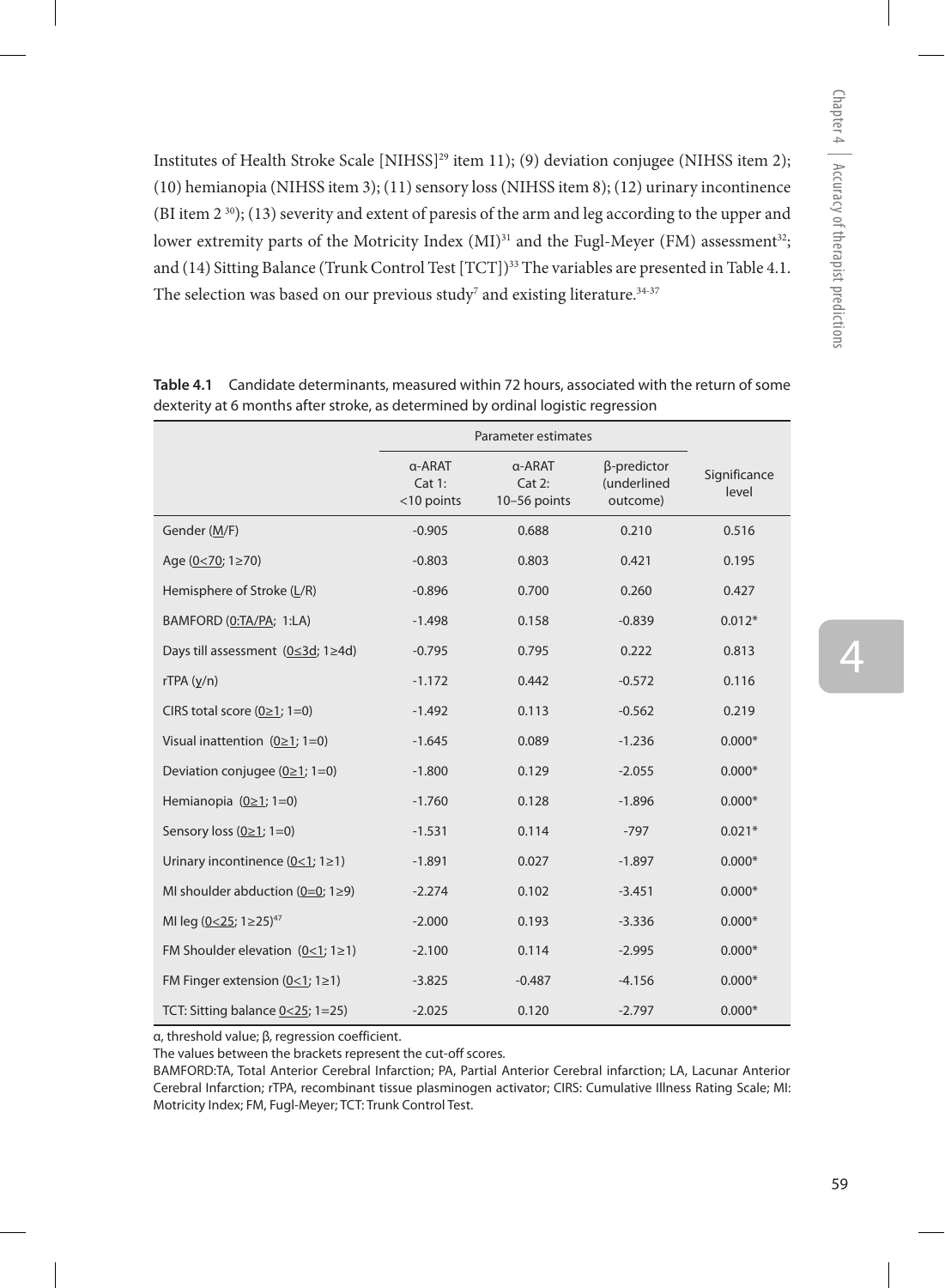### **Data analysis**

#### *PTs' predictions of final outcome*

#### **Accuracy of prediction**

Spearman rank correlation coefficients  $(r<sub>s</sub>)$  were used to evaluate the association between the PTs' predictions of final outcome on the one hand, and observed outcome after 6 months on the other. To explore if the accuracy of prediction improves as time progresses, the  $r<sub>s</sub>$  for prediction at  $T_{72h}$  and at  $T_{discharge}$  were compared.

#### **Direction of the difference between predicted and observed outcome**

To test the hypothesis that therapists are too pessimistic in their prediction, like they were in the study of Kwakkel et al.,<sup>21</sup> the Wilcoxon signed-rank test was used to evaluate the direction of the difference between predicted and observed outcome. A P-value of <0.05 on the Wilxocon signed-rank test was used to indicate if therapists were more often too pessimistic or too optimistic in their prediction.

#### **Influence of PTs' experience in stroke rehabilitation**

The influence of the PTs' skills was explored using the number of years of experience and the number of courses attended in the field of stroke rehabilitation as covariates in ordinal logistic regression analyses. The characteristics that are tested are presented in Table 4.2.

#### *Computational Prediction Model*

#### **Development of the CPM**

The association between the independent variables measured at  $T_{72h}$  and the outcome at 6 months in terms of UL capacity (assessed with the ARAT, i.e., <10 points, 10–56 points or 57 points) was at first investigated using bivariate ordinal logistic regression analysis, using the following equation: Prob (event *j*) = 1 / (1+e<sup> $-(\alpha j-\beta x)$ ). An example calculation of probabilities</sup> is presented in Box 4.1. Ordinal or ratio-scaled determinants were dichotomized on clinical grounds or based on the optimal cut-off point in a receiver-operating characteristic curve (ROC).7 Based on bivariate ordinal logistic regression analysis, significant determinants assessed at  $T_{72h}$  (with liberal P-value of ≤0.10) were selected for the subsequent development of a multivariate ordinal regression model to predict the outcome in terms of UL capacity at 6 months. Subsequently, the same determinants, together with the dichotomized change scores on these determinants from  $T_{72h}$  to  $T_{discharge}$ , were used to develop the model for  $T_{discharge}$ . The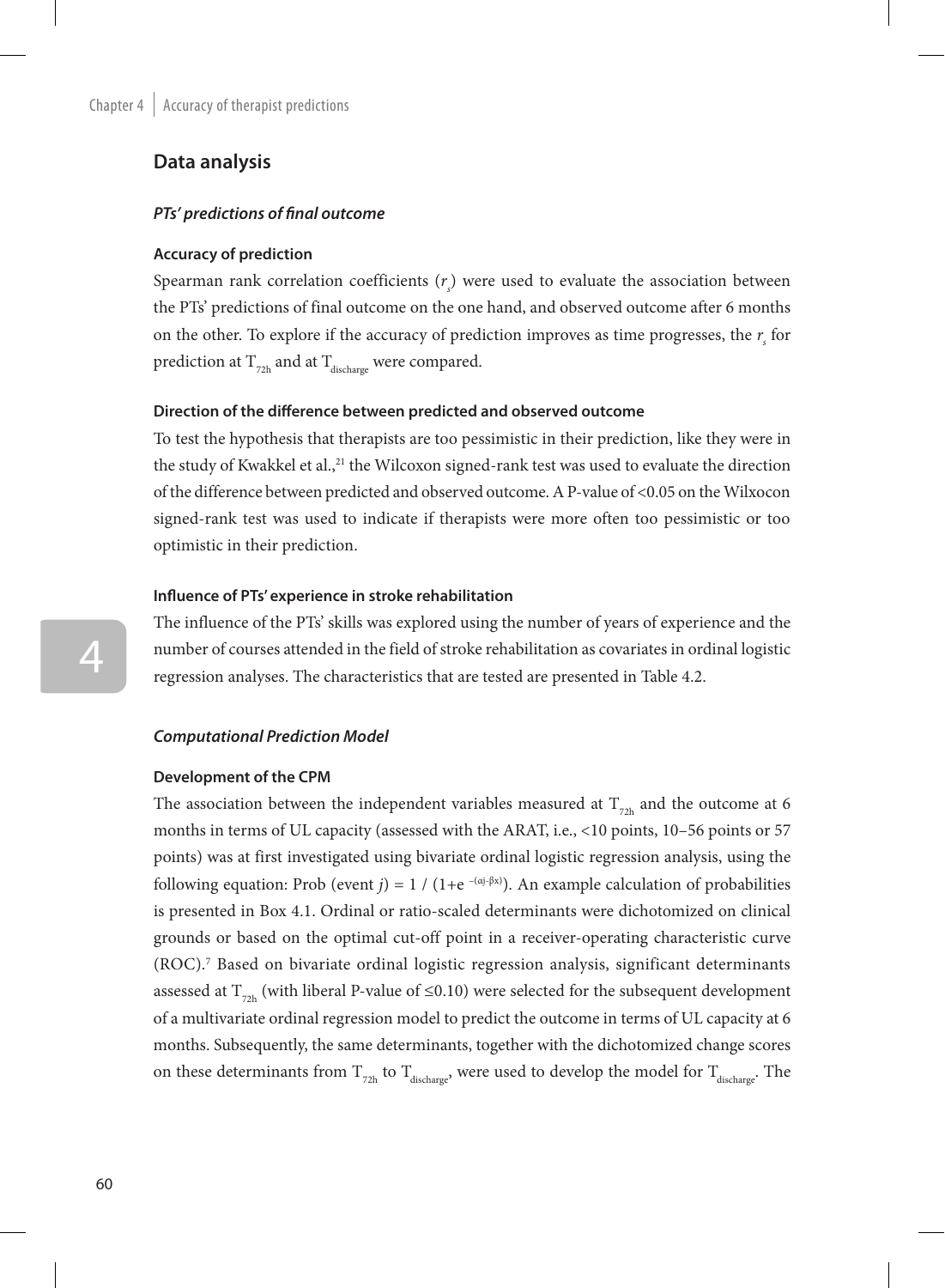4

**Box 4.1** Example calculation using ordinal logistic regression

#### **Ordinal logistic regression**

Ordinal logistic models produce cumulative probabilities, using the following equation:

*Prob (event j) = 1 / (1 + exp –(αj-βx))*.

Example: probabilities calculated with the parameter estimates for 10–56 points on the ARAT represent cumulative probabilities for <10 points and 10–56 points. As a consequence, probabilities to score 10–56 points on the ARAT need to be calculated as follows:

*probabilities (score <10 points + 10–56 points) - probabilities (score <10 points)*.

Example based on the parameter estimates for inattention. For this example we assume that inattention is present (i.e. score 0):

Prob (ARAT <10) = 1 / 1 + exp  $(1.645-1.236)$ ) = 0.399 Prob (ARAT <10 points or 10–56 point) =  $1/1 + \exp^{(0.089 - 1.236)}$  = 0.790 Prob ARAT 10–56 points = 0.790–0.399 = 0.391 Prob ARAT <10 points or 10–56 points or 57 points = 1

When inattention is not present (i.e. score 1): Prob (ARAT <10) =  $1 / 1 + \exp(1.645) = 0.162$ 

α, threshold value for each category; β, regression coefficient.

multivariate ordinal logistic models thus derived were used to calculate probabilities of scoring <10 points, 10–56 points or 57 points on the ARAT at 6 months.

#### **Accuracy of prediction**

Spearman rank correlation coefficients  $(r_{s})$  were used to evaluate the association between the predictions of final outcome made by the CPM (at  $T_{22h}$  and  $T_{discharge}$ ) and the observed outcome at 6 months. To explore if the accuracy of prediction improves from  $\rm T_{_{72h}}$  to  $\rm T_{_{discharge}}$ , the  $\rm \prime_{_{s}}$  for predictions at  $\rm T_{_{72h}}$  and  $\rm T_{discharge}$  were compared.

#### **Direction of the difference between predicted and observed outcome**

The Wilcoxon signed-rank test was used to determine whether there was a significant difference between too optimistic and too pessimistic predictions of final outcome.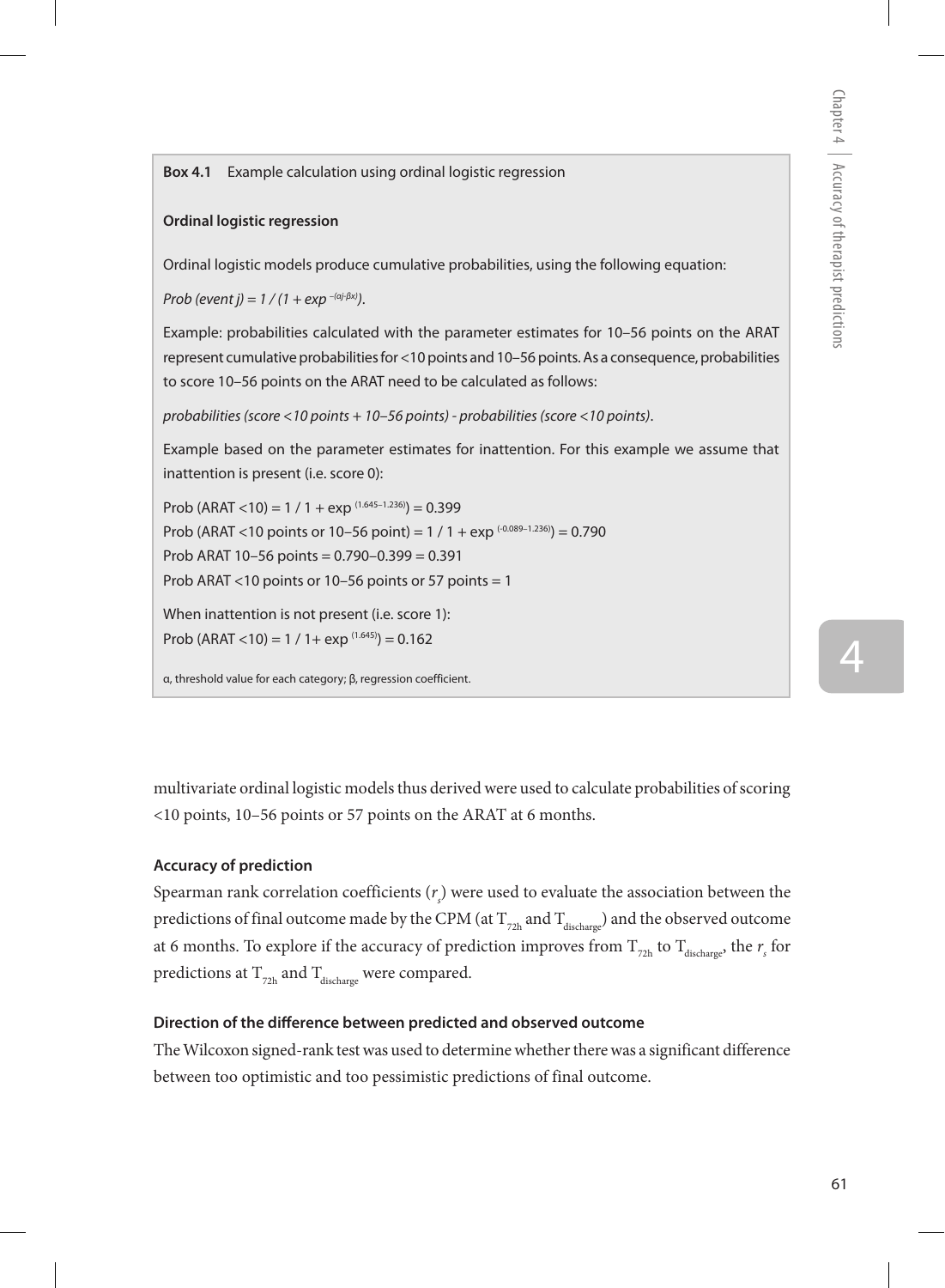# Chapter  $4 \mid$  Accuracy of therapist predictions

| <b>Patient characteristics</b>                                                                                                                          | Total                                       |
|---------------------------------------------------------------------------------------------------------------------------------------------------------|---------------------------------------------|
| N.                                                                                                                                                      | 131                                         |
| Gender, M/F                                                                                                                                             | 66/65                                       |
| Mean (SD) age, years                                                                                                                                    | 66.4 (13.9)                                 |
| Hemisphere of stroke, L/R                                                                                                                               | 55/76                                       |
| rTPA, N/Y                                                                                                                                               | 95/36                                       |
| Mean (SD) time interval (days) between stroke and:<br>assessment/prediction within 72 h<br>assessment/prediction at discharge<br>assessment at 6 months | 2.03(1.20)<br>10.10(4.36)<br>188.02 (10.81) |
| Length of stay in hospital stroke unit (days)*                                                                                                          | $10(7-12)$                                  |
| Type of stroke (BAMFORD)<br><b>LACI</b><br><b>PACI</b><br><b>TACI</b>                                                                                   | 57<br>46<br>28                              |
| NIHSS*                                                                                                                                                  | $8(4-13)$                                   |
| Cognitive disturbance<br>Inattention, N/Y<br>Disorientation, N/Y                                                                                        | 70/61<br>93/38                              |
| Impairments of vision<br>Hemianopia, N/Y<br>Deviation conjugee, N/Y                                                                                     | 89/42<br>89/42                              |
| Sensory loss, N/Y                                                                                                                                       | 47/84                                       |
| TCT $(0-100)*$                                                                                                                                          | 74 (37-100)                                 |
| MI arm (0-100)*                                                                                                                                         | $47(9 - 76)$                                |
| MI leg (0-100)*                                                                                                                                         | $53(32 - 75)$                               |
| FM arm (0-66)*                                                                                                                                          | $23(6-52)$                                  |
| FM leg (0-34)*                                                                                                                                          | $23(11-29)$                                 |
| $FAC (0-5)*$                                                                                                                                            | $1(0-3)$                                    |
| ARAT total score (0-57)*                                                                                                                                | $6(0-38)$                                   |
| BI total score* (0-20)                                                                                                                                  | $8(3-13)$                                   |
| Characteristics of physical therapists<br>Number of participating therapists<br>Years of experience in stroke rehabilitation*                           | 20<br>$24(23-27)$                           |
| Type of courses in the field of stroke rehabilitation                                                                                                   |                                             |
| NDT, N/Y                                                                                                                                                | 7/13                                        |
| Dutch course for clinimetrics post stroke, N/Y<br>Other courses in this field, N/Y                                                                      | 8/12<br>13/7                                |

**Table 4.2** Patient characteristics assessed within 72 hours after stroke

N, number of patients; M/F, male/female; SD, standard deviation; L/R, left/right; rTPA, recombinant tissue plasminogen activator; N/Y, no/yes; Type of stroke: LACI, Lacunar Anterior Cerebral Infarction; PACI, Partial Anterior Cerebral Infarction; TACI, Total Anterior Cerebral Infarction; NIHSS, National Institutes of Health Stroke Scale; TCT, Trunk Control Test; MI, Motricity Index; FM, Fugl-Meyer; FAC, Functional Ambulation Categories Score; ARAT, Action Research Arm Test; BI, Barthel Index; NDT: neuro-development treatment. \* Median values (interquartile ranges).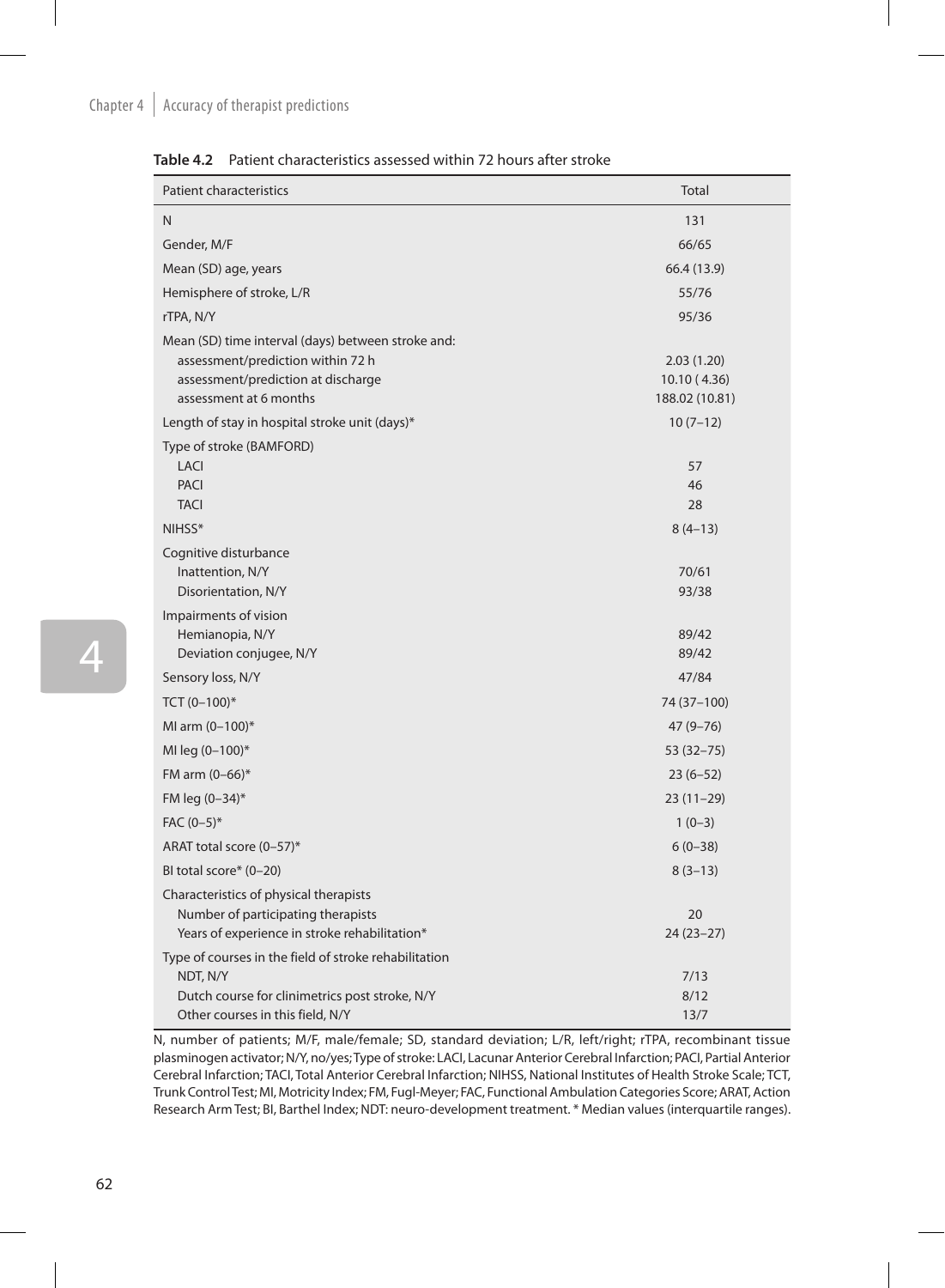#### *Comparison between the accuracy of PTs' predictions of final outcome and the CPM*

The  $r<sub>s</sub>$  that were calculated to evaluate the accuracy of PTs' predictions were compared with the  $r_{\rm s}$  that was calculated to evaluate the accuracy of the CPM. This was done for predictions made at  $T_{72h}$  as well as at  $T_{discharge}$ .

All analyses were two-tailed with a significance level of 0.05 for rejecting the  $\mathrm{H_{0}}$  hypothesis, using SPSS version 17.

## **RESULTS**

One hundred thirty one patients and 20 therapists were selected for this part of the EPOS study, in which the accuracy of PTs' early prediction of upper limb function was investigated. (Figure 4.1). For these 131, of the 220 included patients, the assessments at  $T_{72h}$  and  $T_{dischar}$ were performed by the same therapist (N=20 out of 27).

Table 4.2 presents the main patient characteristics, as well as the characteristics of the 20 participating PTs. Assessments at  $T_{72h}$  were performed at a mean (SD) of 2.03 (1.20) days after stroke, and those at  $T_{discharge}$  at 10.10 (4.36) days. The median ARAT score was 6 points at  $T_{22h}$ . At 6 months, 35 (26.7%) patients had not regained any dexterity, 49 patients (37.4%) had regained some dexterity and 47 patients (35.9%) regained full recovery.

#### *PTs' predictions of final outcome*

Tables 4.3a and 4.3b present cross-tabulations of the PTs' predictions of final outcome and the observed outcome after 6 months.

#### **Accuracy of prediction**

 $R_{\rm _s}$  for predicted outcome and achieved outcome after 6 months was 0.63 (P<0.01) at  $\rm T_{72h}$  and  $0.75$  (P<0.01) at  $T_{discharge}$ .

#### **Direction of the difference between predicted and observed outcome**

At  $T_{\text{22h}}$ , 60% of the PTs made an accurate prediction of the outcome, while 20% were too optimistic and 20% too pessimistic. At  $\rm T_{discharge},$  72% of the PTs made an accurate prediction of the outcome, while 18% were too optimistic and 10% too pessimistic. The Wilcoxon signedrank test indicated that there was no significant difference between predictions of final outcome that were too optimistic or too pessimistic made at  $T_{\text{22h}}$  (P=0.89) or  $T_{\text{discharge}}$  (P=0.14).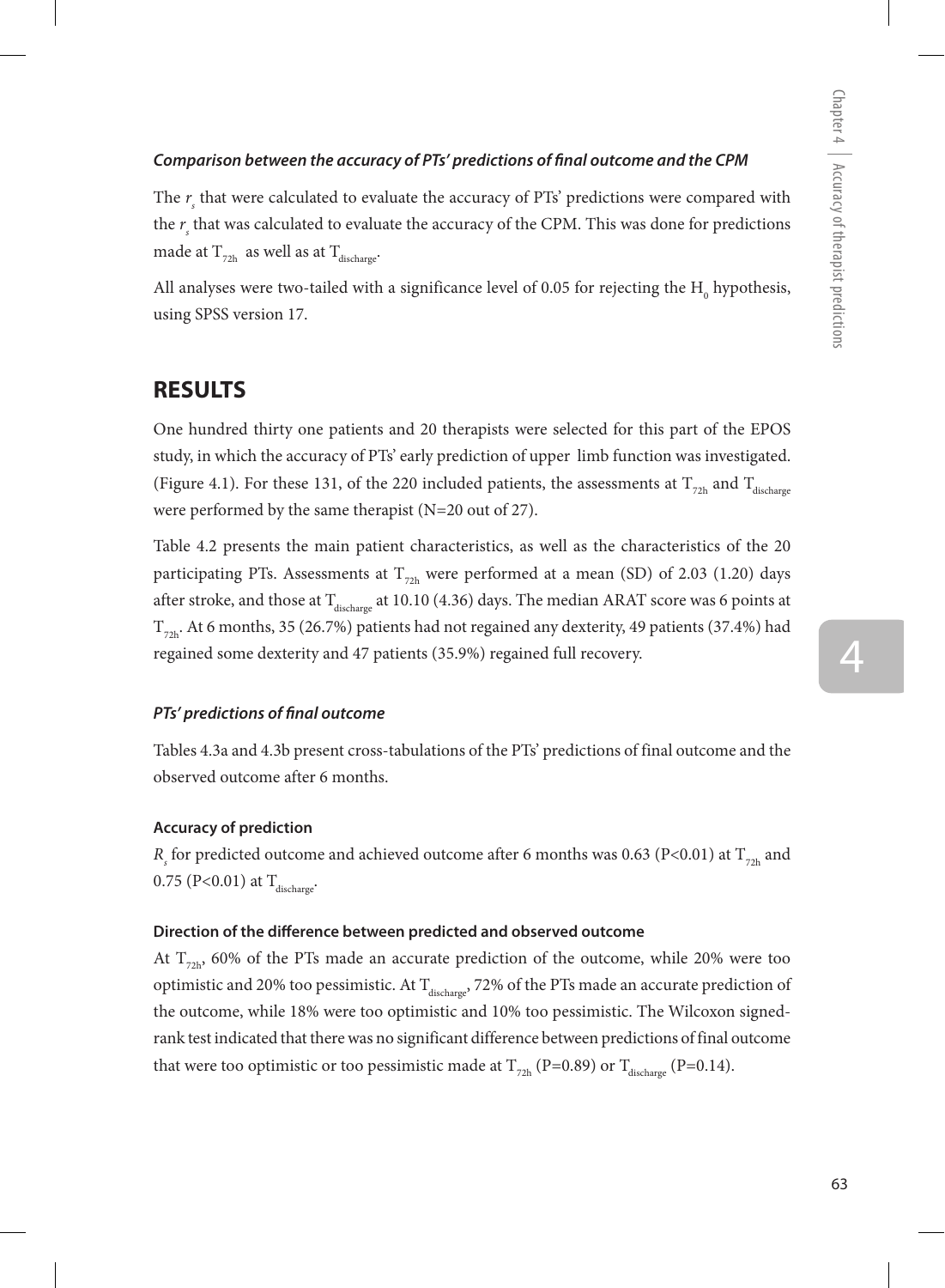# Chapter 4 Accuracy of therapist predictions **Figure 1: Flow-chart for inclusion**



**Figure 4.1** Flow-chart for inclusion.

# Influence of PTs' experience in stroke rehabilitation

The PTs' ability to predict the outcome was not influenced by their level of skill, expressed in years of experience in stroke rehabilitation, or the number of relevant courses attended.

#### *Computational Prediction Model*

#### **Development of the CPM**

As shown in Table 4.1 bivariate ordinal logistic regression analysis showed that 11 candidate determinants were significantly related to UL capacity at 6 months post stroke (P<0.10): Type of stroke [Bamford classification]; visual inattention [NIHSS, item 11]; deviation con-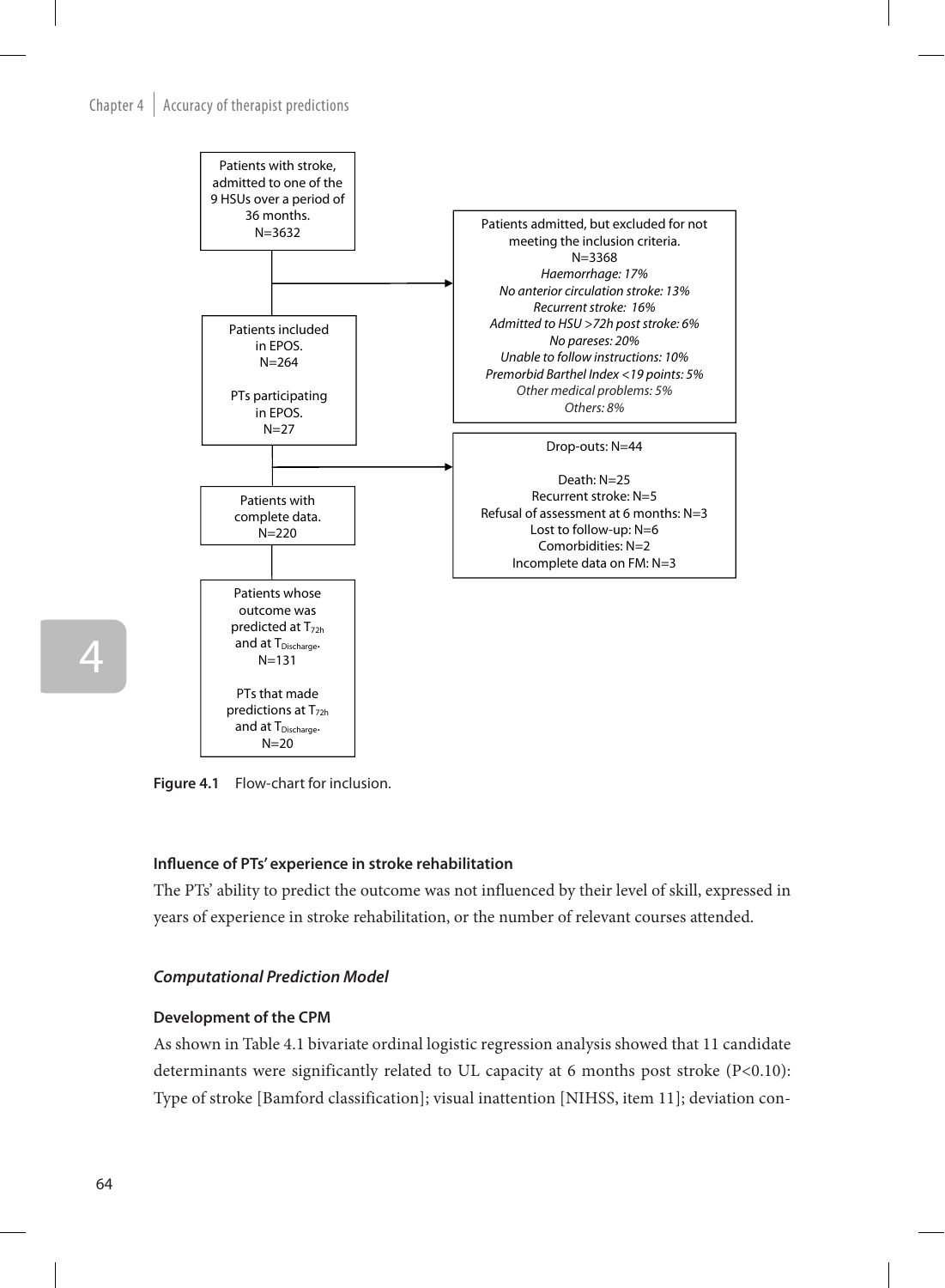4

| <b>Table 4.3a</b> Cross-tableation for Fis predictions at $\mathbf{r}_{\text{20k}}$ and mial outcome |      |               |    |  |  |  |  |  |  |
|------------------------------------------------------------------------------------------------------|------|---------------|----|--|--|--|--|--|--|
|                                                                                                      |      | Final outcome |    |  |  |  |  |  |  |
| Prediction <72 h                                                                                     | < 10 | $10 - 56$     | 57 |  |  |  |  |  |  |
| < 10                                                                                                 | 24   |               |    |  |  |  |  |  |  |
| $10 - 56$                                                                                            | 11   | 30            | 23 |  |  |  |  |  |  |
| 57                                                                                                   |      | 15            | 24 |  |  |  |  |  |  |

**Table 4.3a** Cross-tabulation for *PTs' predictions* at T<sub>2</sub> and final outcome

The **bold** numbers represent the correct predictions.

**Table 4.3b** Cross-tabulation for *PTs' predictions* at  $T_{\text{discharge}}$  and final outcome

|                      |      | Final outcome |    |
|----------------------|------|---------------|----|
| Prediction discharge | < 10 | $10 - 56$     | 57 |
| < 10                 | 26   |               |    |
| $10 - 56$            | 9    | 34            | 13 |
| 57                   | 0    | 14            | 34 |

The **bold** numbers represent the correct predictions.

| <b>Table 4.3c</b> Cross-tabulation for <i>predictions by the CPM</i> at $T_{\text{20h}}$ and final outcome |     |               |   |  |  |  |  |  |
|------------------------------------------------------------------------------------------------------------|-----|---------------|---|--|--|--|--|--|
|                                                                                                            |     | Final outcome |   |  |  |  |  |  |
| Prediction <72 h                                                                                           | <10 | $10 - 56$     |   |  |  |  |  |  |
| < 10                                                                                                       | 26  |               | O |  |  |  |  |  |
| $10 - 56$                                                                                                  |     | 15            |   |  |  |  |  |  |

57 1 27 **44**

The **bold** numbers represent the correct predictions.

|                      | Final outcome |           |    |  |  |  |
|----------------------|---------------|-----------|----|--|--|--|
| Prediction discharge | < 10          | $10 - 56$ | 57 |  |  |  |
| < 10                 | 30            |           |    |  |  |  |
| $10 - 56$            | 4             | 17        |    |  |  |  |
| 57                   |               | 27        | 44 |  |  |  |

**Table 4.3d** Cross-tabulation for *prediction by the CPM* at T<sub>discharge</sub> and final outcome

The **bold** numbers represent the correct predictions.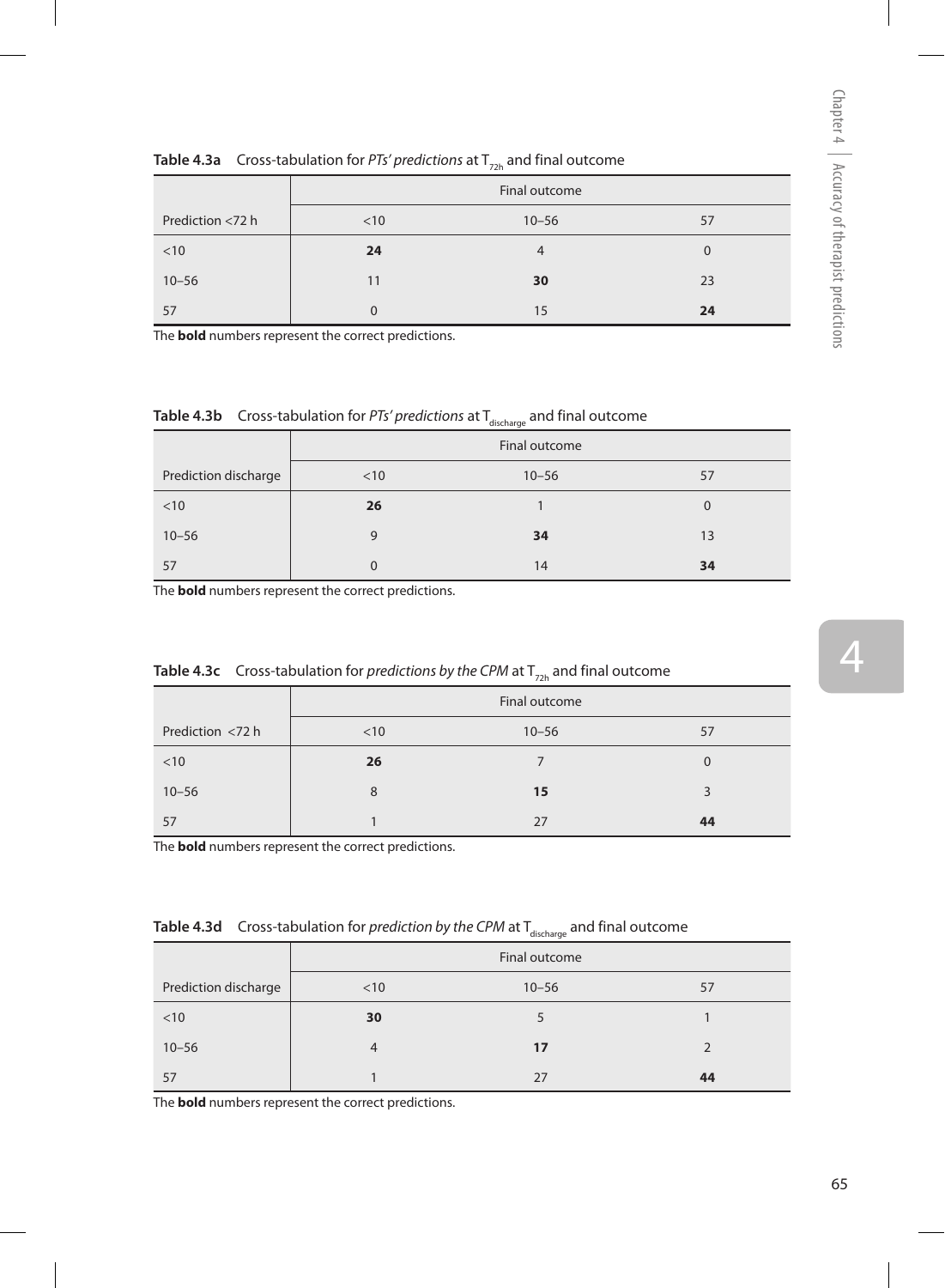jugee [NIHSS, item 2]; hemianopia [NIHSS, item 3]; sensory loss [NIHSS item 8]; urinary incontinence [BI]; shoulder abduction [item from MI]; strength of the paretic leg [MI-Leg]; shoulder elevation [item from FM]; finger extension [item from FM]); sitting balance [TCT]. For deriving the multivariate model, first, we included all significant candidate predictors in an ordinal logistic regression model. Multivariate modelling resulted in finger extension and shoulder abduction as the remaining significant determinants in the final model. Finger extension was measured with an item of the FM-hand score (i.e. extension of the fingers), using an optimal cut-off of 1 point. Shoulder abduction was measured with an item of the MI-arm score (i.e. shoulder abduction) with an optimal cut-off of 9 points. The model at  $T_{discharge}$  also included the dichotomized change scores on these determinants from  $T_{22h}$  until  $T_{discharge}$ , using the same cut-off points. Table 4.4 shows the probabilities based on the ordinal logistic regression models. The probability to score 10–56 points on the ARAT at 6 months is for instance estimated at 0.23 for those patients who are not able to show some voluntary finger extension and some shoulder abduction at  $T_{22h}$ . When those patients improve from  $T_{22h}$ to  $T_{discharge}$ , so that they show some voluntary finger extension and some shoulder abduction at  $T_{discharge}$ , their probability to score 10–56 points at 6 months increases from 0.23 to 0.74 at  $T_{discharge}$ 

#### **Accuracy of prediction with CPM**

Tables 4.3c and 4.3d present cross-tabulations of the CPMs' predictions of final outcome and the observed outcome after 6 months.  $R_{s}$  between predicted outcome and observed outcome after 6 months were  $r_s$ =0.75 (P<0.01) at  $T_{\text{2th}}$  and  $r_s$ =0.76 (P<0.01) at  $T_{\text{discharge}}$ .

#### **Direction of the difference between predicted and observed outcome with CPM**

At  $T_{72h}$ , 65% of the predictions determined with the CPM were correct, 27% were too optimistic and 8% were too pessimistic. At  $T_{\text{discharge}}$ , 70% of the predictions were correct, 24% were too optimistic and 6% were too pessimistic. The Wilcoxon signed rank test indicated that CPMs' predictions were significantly more often too optimistic than too pessimistic at both points in time (P<0.01).

#### *Comparison between the accuracy of PTs' predictions of final outcome and the CPM*

At  $T_{72h}$ ,  $r_s$  for the prediction of final outcome made by PTs ( $r_s$ =0.63) was lower than that for the predictions made by the CPM ( $r_s$ =0.75). At T<sub>discharge</sub> the  $r_s$  for the PTs' predictions ( $r_s$ =0.75) and the predictions made by the CPM  $(r_s=0.76)$  were approximately equal.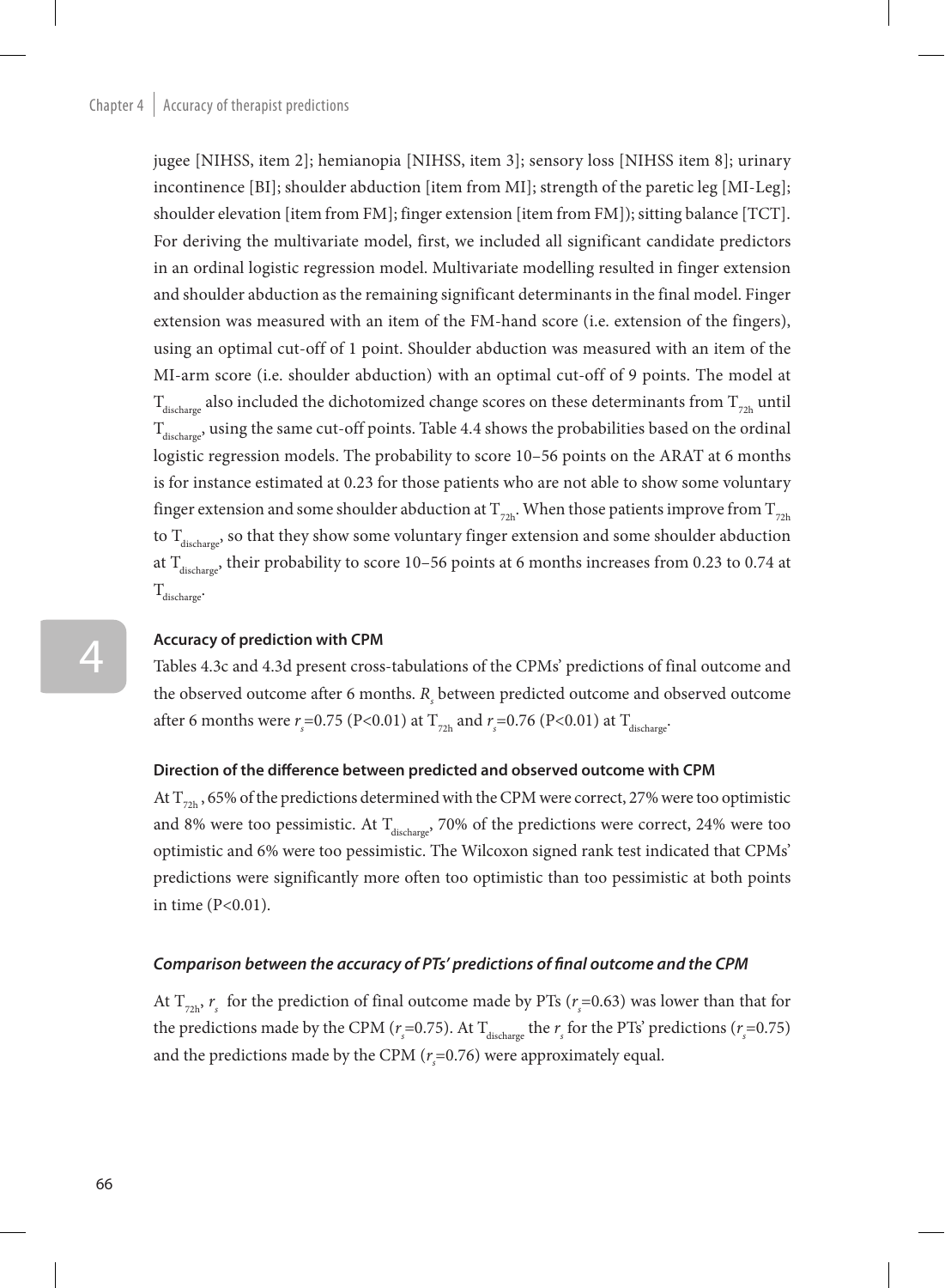|                                     | 57<br>$10 - 56$<br>$0 - 9$ | 0.62<br>0.36<br>0.69<br>0.10<br>0.02 | 0.26<br>0.06<br>0.61<br>0.34 | 0.23<br>0.77 |                                                        |                                      | 57<br>$10 - 56$<br>$0 - 9$            | 0.62<br>0.36<br>0.02 | 0.24   | 0.74 | $0.73$<br>$0.47$<br>0.01<br>0.10<br>0.51<br>0.11 |     | 0.74   | 0.33<br>0.66 | 0.60<br>0.36 | 0.10<br>0.90 |                                                                                                         |
|-------------------------------------|----------------------------|--------------------------------------|------------------------------|--------------|--------------------------------------------------------|--------------------------------------|---------------------------------------|----------------------|--------|------|--------------------------------------------------|-----|--------|--------------|--------------|--------------|---------------------------------------------------------------------------------------------------------|
|                                     |                            |                                      |                              |              |                                                        | Shoulder Abduction<br>Improvement in | <72 h - Discharge                     | n.a                  | $^{+}$ | I    | n.a                                              | n.a | $^{+}$ |              |              |              | 1:-8.616; Cat 2:-4.788; FE(0):-4.355: SA (0):-2.172; Improvement FE(0):-1.533; Improvement SA(0):-2.755 |
|                                     |                            |                                      |                              |              |                                                        | Improvement in                       | <72 h - Discharge<br>Finger Extension | n.a                  | n.a    | n.a  |                                                  |     |        |              |              |              |                                                                                                         |
|                                     | Shoulder Abduction         |                                      |                              |              | Cat 1:-4.021; Cat 2:-0.506; FE(0):-3.342: SA(0):-1.863 | Shoulder Abduction                   | $<$ 72 hours                          | $\ddagger$           |        |      |                                                  |     |        |              |              |              |                                                                                                         |
| .<br>ת<br> <br> <br> <br> <br> <br> | Finger Extension           | $\ddot{}$                            |                              |              | Parameter estimates:                                   |                                      | Finger Extension<br><72 hours         | $\ddot{}$            |        |      |                                                  |     |        |              |              |              | Parameter estimates:<br>Cat                                                                             |
|                                     | Model                      | <72 hours                            |                              |              |                                                        |                                      |                                       | Moment of Discharge  |        |      |                                                  |     |        |              |              |              |                                                                                                         |

Table 4.4 CPMs probabilities of scoring 0-9 / 10-56 / 57 on the Action Research Arm test at 6 months post stroke **Table 4.4** CPMs probabilities of scoring 0–9 / 10–56 / 57 on the Action Research Arm test at 6 months post stroke

FE, Finger Extension; SA, Shoulder Abduction; n.a., not applicable. FE, Finger Extension; SA, Shoulder Abduction; n.a., not applicable.

Chapter 4 | Accuracy of therapist predictions Chapter 4  $\,$  Accuracy of therapist predictions

 $\overline{4}$  $\frac{4}{100}$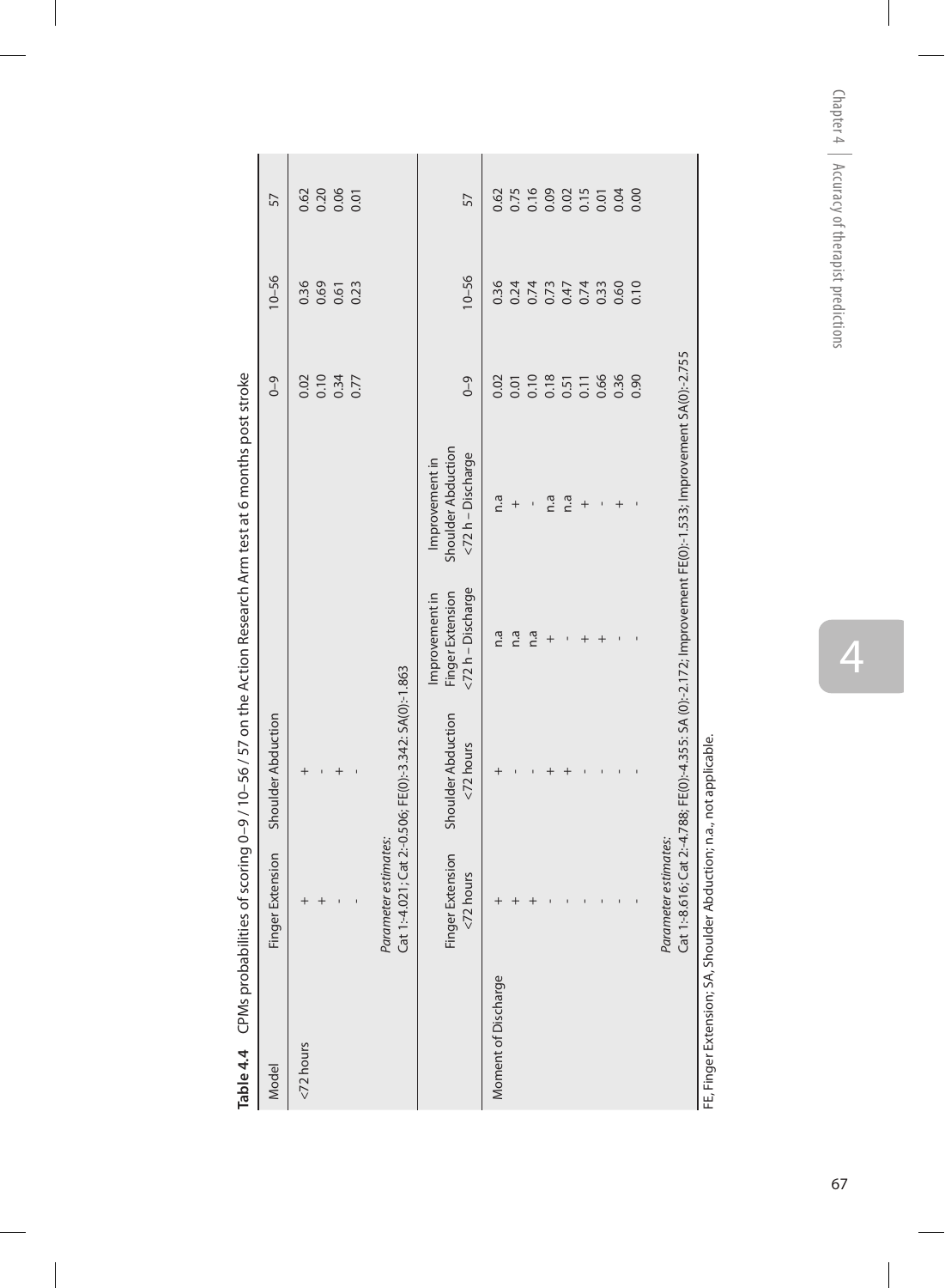## **DISCUSSION**

The present study suggests that the accuracy of predictions of final outcome in terms of UL capacity made by PTs within 72 hours after stroke is lower than that of the CPM. The CPM was based on the presence of finger extension and shoulder abduction as prognostic determinants.7 The accuracy of prediction at the moment of discharge was, however, similar for PTs and the CPM.

The present results are in line with a previous study by Kwakkel et al., $^{21}$  which also suggested that predictions made by therapists at two and five weeks after stroke are equally accurate as those by CPMs. However, in that specific study, therapists' predictions of outcome tended to be too pessimistic, whereas the results of the present study indicated that therapists' predictions tended to be too optimistic. This may be due to differences in the patient population studied. Patients included in our cohort can be classified as having mild to moderate stroke, whereas patients in the study by Kwakkel et al.<sup>21</sup> were on average severely or very severely affected at stroke onset. The discrepancy in findings may also result from differences in the timing of measurements after stroke. Therapists may have high expectations of (spontaneous) neurological recovery during the first days after stroke, in which rehabilitation still focuses on restoring function. Conversely, the data from Kwakkel et al.<sup>21</sup> suggest that therapists are more pessimistic in their expectations about recovery at a later stage, in which rehabilitation probably focuses more on the activity or participation level.

Interestingly, the present study suggests that the number of years of experience in treating patients who have had a stroke, and attending specific courses in the field of stroke rehabilitation, does not affect the accuracy of prediction about UL outcome. In line with this, Wainwright et al.38 suggested that novel PTs (<1 year experience) and experienced PTs (>8 year of experience) often make similar clinical decisions, though they seem to use different thought processes, reflective of their levels of experience, to arrive at their decisions.38 However, the median (interquartile range) for years of experience of the therapists in the current study was 24 (23–27). This relatively high level of experience might explain our finding that the factor 'years of experience' does not influence the accuracy of prediction

Although the knowledge about therapists' thoughts underlying the predictions they make is still very speculative, it is likely that the PTs in the current study largely made use of an intuitive approach, since they were unable to make use of the previously published CPM.7 The question remains therefore whether the accuracy of their predictions can be further improved by incorporating knowledge obtained from validated CPMs as well. It is plausible that the use of a prediction model might complement therapist intuition, and improve the accuracy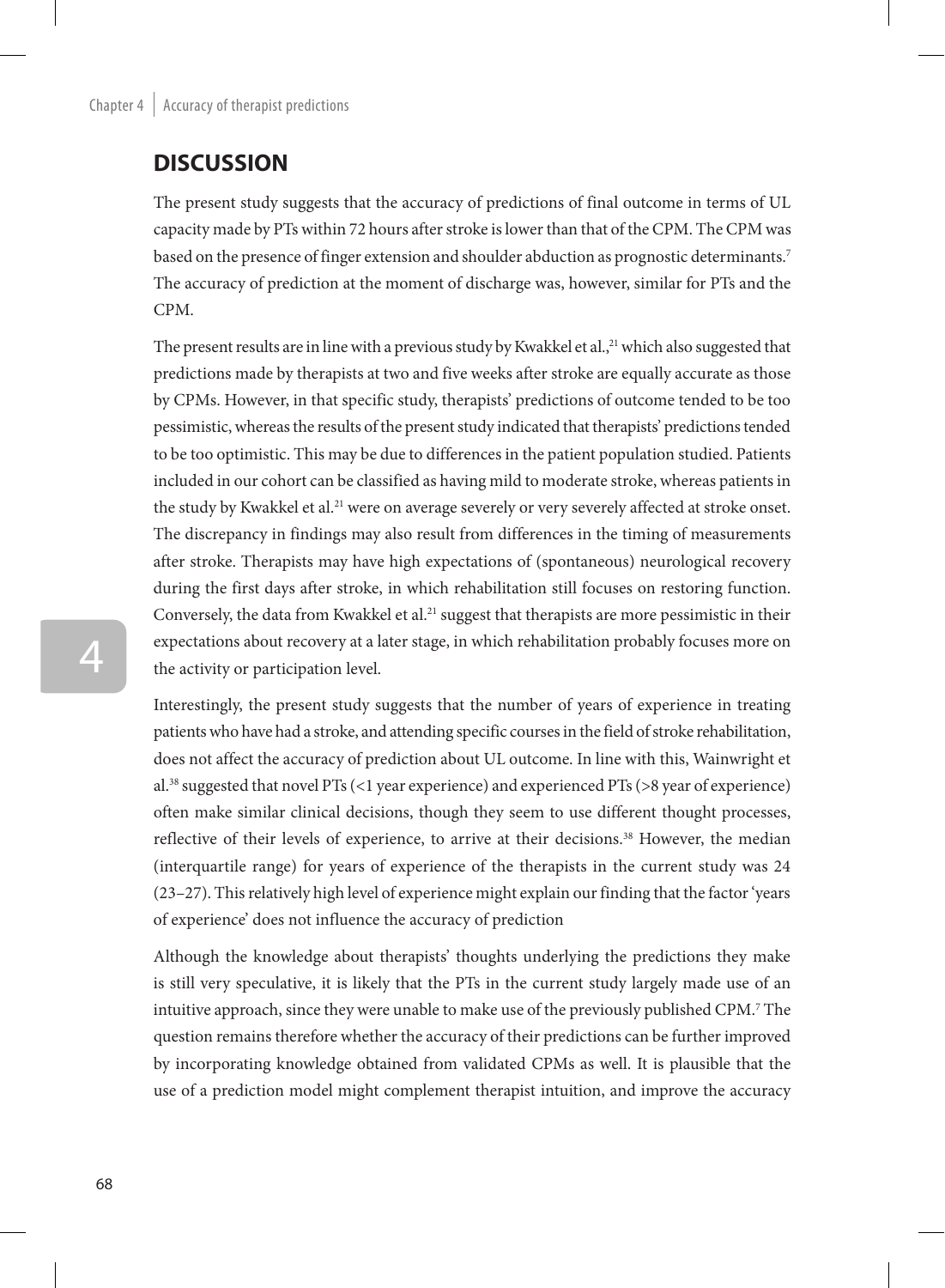of prediction. This could be particularly true for novice therapists, who often make use of scientific information in making decisions in order to reduce the level of uncertainty with which they are confronted.<sup>38</sup> Future studies are needed to cross-validate our derived CPM to test for generalizability. Subsequently, impact studies are needed to quantify whether the use of these algorithms in routine practice improves decision making and, ultimately, may improve patient outcomes and reduce costs of care.15, 39

The increased accuracy of PTs' predictions of final outcome at discharge in the current study suggests that familiarity with patients' actual performance and the observed time-dependent recovery in the first days may contribute to a better appraisal of functional outcome of the upper paretic limb at 6 months post stroke. However, although the computational model for the moment of discharge also takes into account the observed performance and improvement on clinical prognostic determinants, its accuracy did not improve significantly over time. This finding probably reflects the difficulty of capturing non-linear, time-dependent changes in a regression model. The improvement in PTs' predictions about the outcome at 6 months between 72 hours and the moment of discharge might also be explained by a better view on non-assessed outcomes such as mood and motivation to train.

Finally, the current study focused on prediction of UL capacity. It is likely that therapists are less accurate in predicting outcome in terms of ADL<sup>18, 40</sup> or walking ability.<sup>14, 40</sup> The potential for upper limb recovery largely depends on the intactness of at least some fibers of the corticospinal tract system originating in the affected hemisphere.<sup>41</sup> As a consequence, relatively speaking, upper limb recovery may be easier to predict in the first weeks post stroke. Regarding ADL and walking ability, which can also improve as a result of the use of compensation strategies, such as alternative movement patterns or the use of environmental adaptations, accurate prediction of recovery may be much more difficult.

A limitation of the current study was that the PTs who made the predictions also administered the extensive EPOS test battery within 72 hours after stroke onset, as well as every 3 days until the moment of discharge from the hospital stroke unit. Administering such an extended test battery is not common practice in hospital stroke units. Second, although the therapists had no knowledge of the previously published CPM,<sup>7</sup> several courses and conferences in The Netherlands in the last few years have emphasized that early return of synergism<sup>42</sup> and wrist and finger extension<sup>43</sup> are important indicators of favorable UL recovery. As a consequence, the PTs were probably well aware of the predictability of UL capacity. Hence, it is possible that the accuracy of the PTs' predictions was influenced by this information.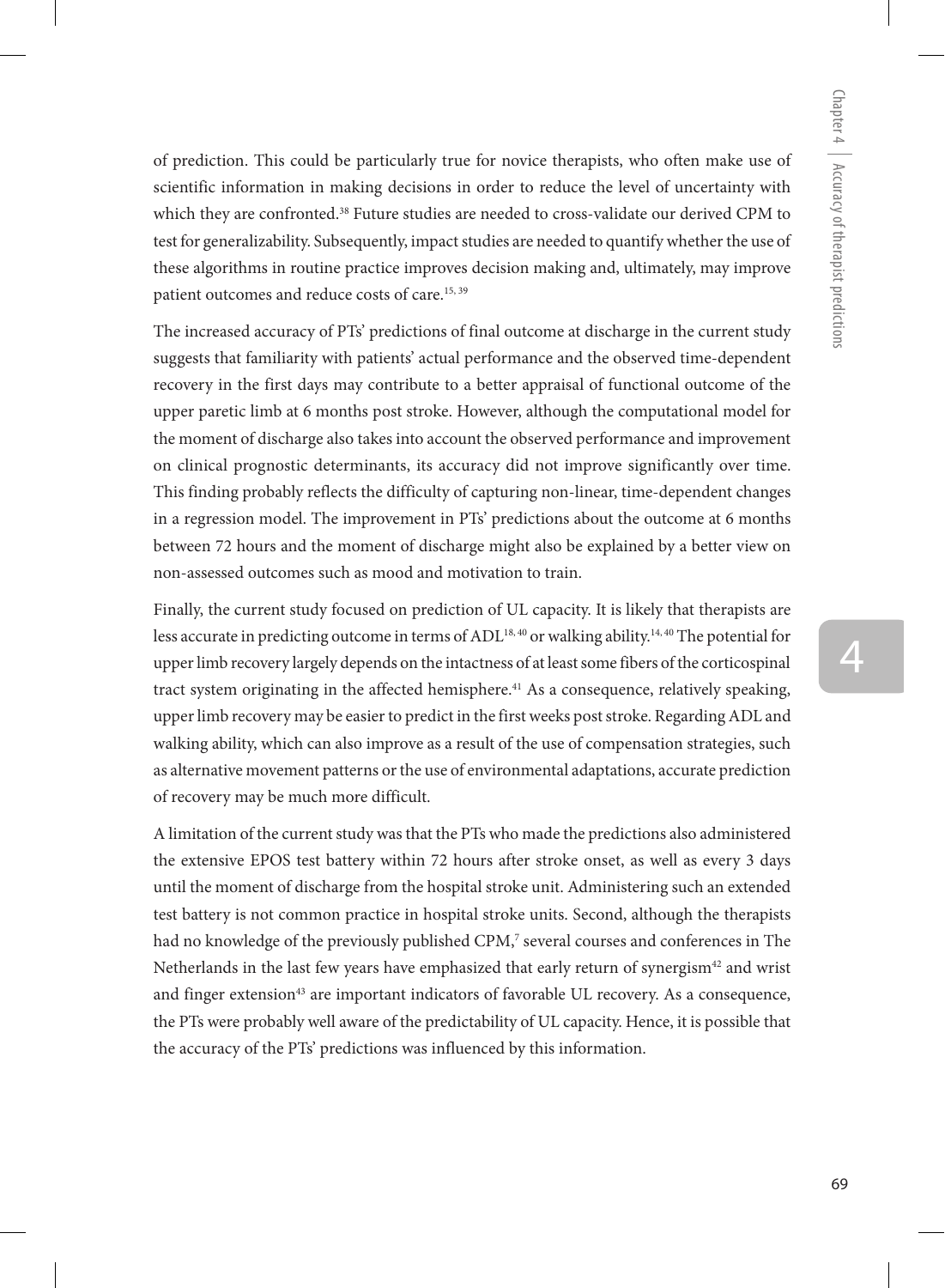Finally, we must be aware that CPMs are developed on group data. However, there are substantial inter-individual differences in recovery patterns. As a consequence, it is a challenge to make accurate predictions for individuals, based on group data. Therefore, future studies should aim to develop models in which data on performance of individual patients can be applied, combined with data from new observations when these data become available.<sup>44</sup> Since non-linearity can be modelled when applying such models, more customized CPMs can be created in the future.

## **Acknowledgements**

#### *Sources of support*

This study was part of the EPOS research project funded by the 'Wetenschappelijk College Fysiotherapie' (WCF: No. 33368) of the Royal Dutch Society for Physical Therapy (KNGF), The Netherlands. This part of the EPOS project is co-financed by ZON-MW (grant No. 89000001) as a part of the EXPLICIT-stroke program (www.explicit-stroke.nl).

#### *EPOS Investigators*

*Executive committee:* Prof. G. Kwakkel (PhD), principal investigator, Department of Rehabilitation Medicine, Research Institute MOVE, VU University Medical Center, Amsterdam, The Netherlands; and B.C. Harmeling-van der Wel, *co-principal investigator*, Department of Rehabilitation Medicine and Physical Therapy, Erasmus MC University Medical Center Rotterdam, The Netherlands. *Steering committee and data management:* J.M. Veerbeek and R.H.M Nijland, Department of Rehabilitation Medicine, Research Institute MOVE, VU University Medical Centre, Amsterdam. *Revision of the manuscript:* E.E.H. van Wegen (PhD), Department of Rehabilitation Medicine, Research Institute MOVE, VU University Medical Centre, Amsterdam. *Monitoring board:* M.A. van der Beek, UMC Utrecht; W.A.M. Cornelissen, AMC Amsterdam; A.A.G. Goos, Franciscus Hospital, Roosendaal; C.S. Steeg, UMC Sint Radboud, Nijmegen; J.M. Timmermans, LUMC, Leiden; R. Tichelaar, Amphia Hospital, Breda.

## **REFERENCES**

- (1) WHO. *World health report 2003*. World Health Organization; 2003.
- (2) Dromerick AW, Lang CE, Birkenmeier R, Hahn MG, Sahrmann SA, Edwards DF. Relationships between upper-limb functional limitation and self-reported disability 3 months after stroke. *J Rehabil Res Dev* 2006 May;43(3):401-8.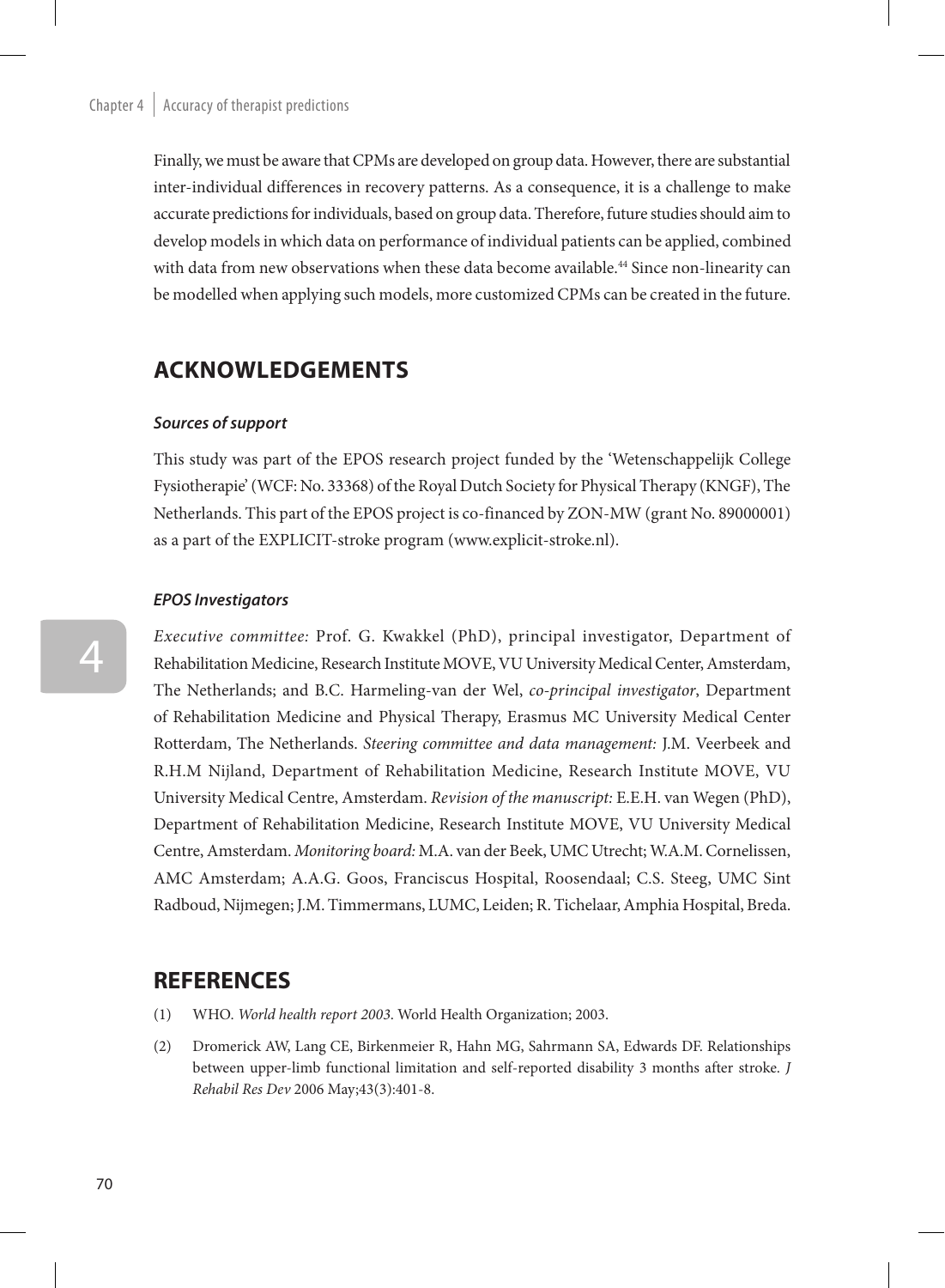- (3) Franceschini M, La PF, Agosti M, Massucci M. Is health-related-quality of life of stroke patients influenced by neurological impairments at one year after stroke? *Eur J Phys Rehabil Med* 2010 September;46(3):389-99.
- (4) Nichols-Larsen DS, Clark PC, Zeringue A, Greenspan A, Blanton S. Factors influencing stroke survivors' quality of life during subacute recovery. *Stroke* 2005 July;36(7):1480-4.
- (5) Stinear C. Prediction of recovery of motor function after stroke. *Lancet Neurol* 2010 December; 9(12):1228-32.
- (6) Summers D, Leonard A, Wentworth D, Saver JL, Simpson J, Spilker JA, Hock N, Miller E, Mitchell PH. Comprehensive overview of nursing and interdisciplinary care of the acute ischemic stroke patient: a scientific statement from the American Heart Association. *Stroke* 2009 August;40(8):2911-44.
- (7) Nijland RH, van Wegen EE, Harmeling-van der Wel BC, Kwakkel G. Presence of finger extension and shoulder abduction within 72 hours after stroke predicts functional recovery: early prediction of functional outcome after stroke: the EPOS cohort study. *Stroke* 2010 April;41(4):745-50.
- (8) Nijland R, Kwakkel G, Bakers J, van Wegen E. Constraint Induced Movement Therapy for the upper paretic limb in acute or subacute stroke: A systematic review. *Int J Stroke* 2011 October;6(5):425-33.
- (9) van Delden AE, Peper CE, Beek PJ, Kwakkel G. Unilateral versus bilateral upper limb exercise therapy after stroke: a systematic review. *J Rehabil Med* 2012 February;44(2):106-17.
- (10) Wolf SL, Winstein CJ, Miller JP, Taub E, Uswatte G, Morris D, Giuliani C, Light KE, Nichols-Larsen D. Effect of constraint-induced movement therapy on upper extremity function 3 to 9 months after stroke: the EXCITE randomized clinical trial. *JAMA* 2006 November 1;296(17):2095-104.
- (11) Coupar F, Pollock A, Rowe P, Weir C, Langhorne P. Predictors of upper limb recovery after stroke:a systematic review and meta-analysis. *Clin Rehabil* 2012 April;26(4):291-313.
- (12) Murphy TH, Corbett D. Plasticity during stroke recovery: from synapse to behaviour. *Nat Rev Neurosci* 2009 December;10(12):861-72.
- (13) Kwakkel G, Veerbeek JM, Harmeling-van der Wel BC, van WE, Kollen BJ. Diagnostic accuracy of the Barthel Index for measuring activities of daily living outcome after ischemic hemispheric stroke: does early poststroke timing of assessment matter? *Stroke* 2011 February;42(2):342-6.
- (14) Veerbeek JM, van Wegen EE, Harmeling-van der Wel BC, Kwakkel G. Is accurate prediction of gait in nonambulatory stroke patients possible within 72 hours poststroke?: The EPOS study. *Neurorehabil Neural Repair* 2011 March;25(3):268-74.
- (15) Moons KG, Altman DG, Vergouwe Y, Royston P. Prognosis and prognostic research: application and impact of prognostic models in clinical practice. *BMJ* 2009;338:b606.
- (16) Croskerry P. A universal model of diagnostic reasoning. *Acad Med* 2009 August;84(8):1022-8.
- (17) Counsell C, Dennis M. Systematic review of prognostic models in patients with acute stroke. *Cerebrovasc Dis* 2001;12(3):159-70.
- (18) Veerbeek JM, Kwakkel G, van Wegen EE, Ket JC, Heymans MW. Early prediction of outcome of activities of daily living after stroke: a systematic review. *Stroke* 2011 May;42(5):1482-8.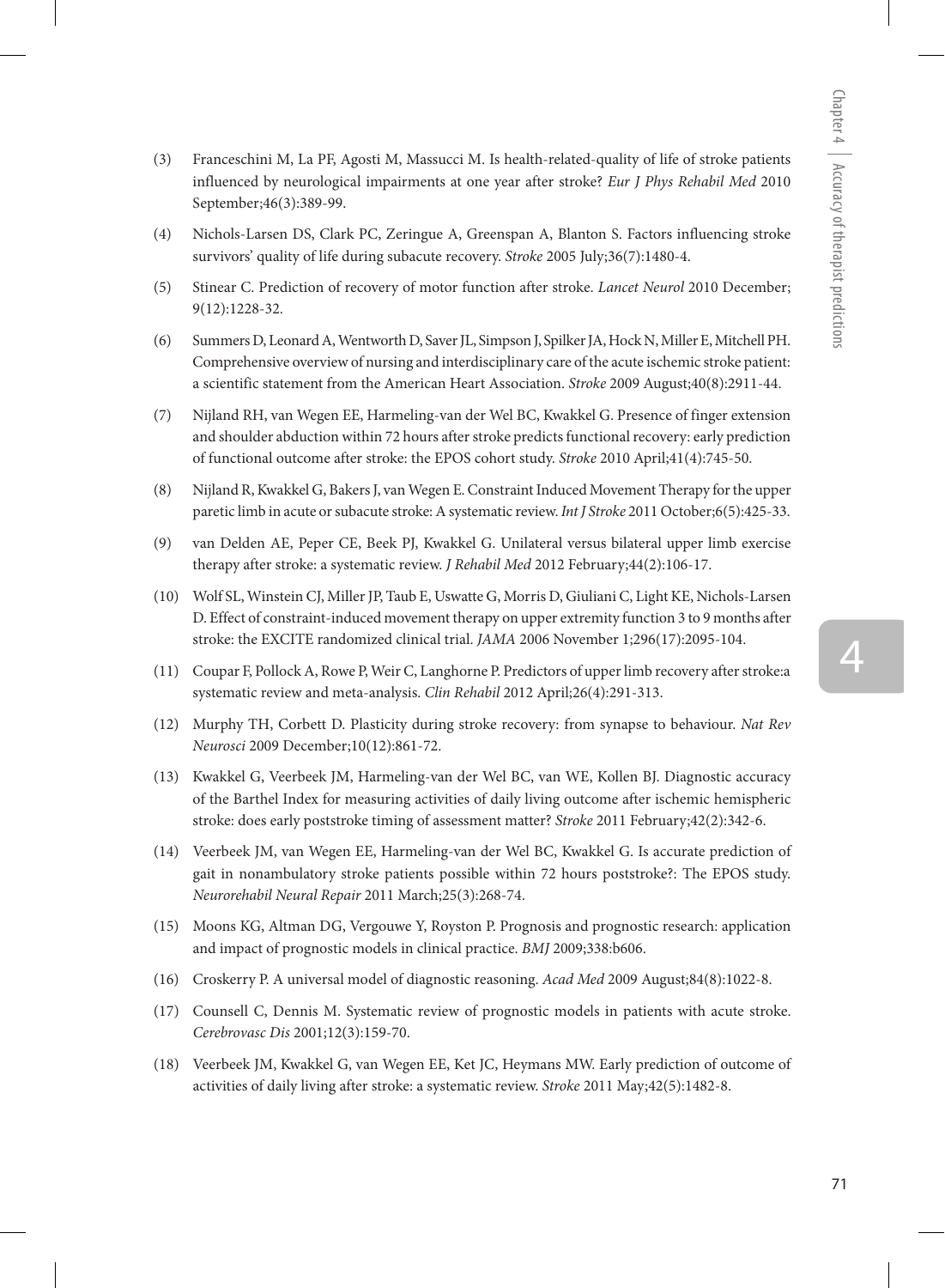- (19) Buckingham CD, Adams A. Classifying clinical decision making: interpreting nursing intuition, heuristics and medical diagnosis. *J Adv Nurs* 2000 October;32(4):990-8.
- (20) Kwakkel G, Kollen B, Twisk J. Impact of time on improvement of outcome after stroke. *Stroke* 2006 September;37(9):2348-53.
- (21) Kwakkel G, van Dijk GM, Wagenaar RC. Accuracy of physical and occupational therapists' early predictions of recovery after severe middle cerebral artery stroke. *Clin Rehabil* 2000 February;14(1):28-41.
- (22) Stroke--1989. Recommendations on stroke prevention, diagnosis, and therapy. Report of the WHO Task Force on Stroke and other Cerebrovascular Disorders. *Stroke* 1989 October;20(10):1407-31.
- (23) van Peppen RP, Hendriks HJ, van Meeteren NL, Helders PJ, Kwakkel G. The development of a clinical practice stroke guideline for physiotherapists in The Netherlands: a systematic review of available evidence. *Disabil Rehabil* 2007 May 30;29(10):767-83.
- (24) Lyle RC. A performance test for assessment of upper limb function in physical rehabilitation treatment and research. *Int J Rehabil Res* 1981;4(4):483-92.
- (25) van der Lee JH, De G, V, Beckerman H, Wagenaar RC, Lankhorst GJ, Bouter LM. The intra- and interrater reliability of the action research arm test: a practical test of upper extremity function in patients with stroke. *Arch Phys Med Rehabil* 2001 January;82(1):14-9.
- (26) Yozbatiran N, Der-Yeghiaian L, Cramer SC. A standardized approach to performing the action research arm test. *Neurorehabil Neural Repair* 2008 January;22(1):78-90.
- (27) Bamford J, Sandercock P, Dennis M, Burn J, Warlow C. Classification and natural history of clinically identifiable subtypes of cerebral infarction. *Lancet* 1991 June 22;337(8756):1521-6.
- (28) de Groot V, Beckerman H, Lankhorst GJ, Bouter LM. How to measure comorbidity. a critical review of available methods. *J Clin Epidemiol* 2003 March;56(3):221-9.
- (29) Brott T, Adams HP, Jr., Olinger CP, Marler JR, Barsan WG, Biller J, Spilker J, Holleran R, Eberle R, Hertzberg V, . Measurements of acute cerebral infarction: a clinical examination scale. *Stroke* 1989 July;20(7):864-70.
- (30) Collin C, Wade DT, Davies S, Horne V. The Barthel ADL Index: a reliability study. *Int Disabil Stud*  1988;10(2):61-3.
- (31) Collin C, Wade D. Assessing motor impairment after stroke: a pilot reliability study. *J Neurol Neurosurg Psychiatry* 1990 July;53(7):576-9.
- (32) Sanford J, Moreland J, Swanson LR, Stratford PW, Gowland C. Reliability of the Fugl-Meyer assessment for testing motor performance in patients following stroke. *Phys Ther* 1993 July; 73(7):447-54.
- (33) Franchignoni FP, Tesio L, Ricupero C, Martino MT. Trunk control test as an early predictor of stroke rehabilitation outcome. *Stroke* 1997 July;28(7):1382-5.
- (34) Beebe JA, Lang CE. Active range of motion predicts upper extremity function 3 months after stroke. *Stroke* 2009 May;40(5):1772-9.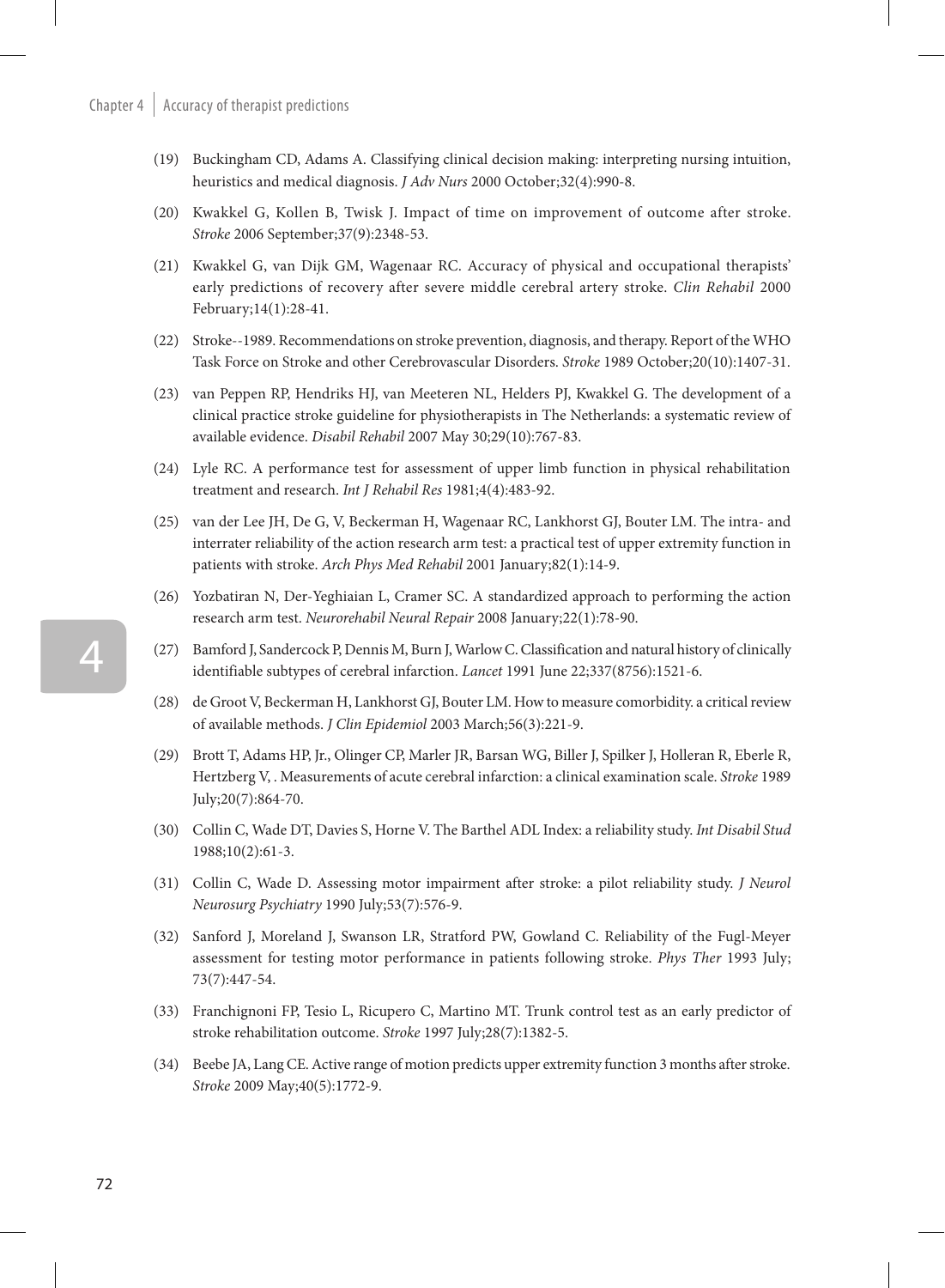- (35) Fritz SL, Light KE, Patterson TS, Behrman AL, Davis SB. Active finger extension predicts outcomes after constraint-induced movement therapy for individuals with hemiparesis after stroke. *Stroke* 2005 June;36(6):1172-7.
- (36) Katrak P, Bowring G, Conroy P, Chilvers M, Poulos R, McNeil D. Predicting upper limb recovery after stroke: the place of early shoulder and hand movement. *Arch Phys Med Rehabil* 1998 July;79(7):758- 61.
- (37) Smania N, Paolucci S, Tinazzi M, Borghero A, Manganotti P, Fiaschi A, Moretto G, Bovi P, Gambarin M. Active finger extension: a simple movement predicting recovery of arm function in patients with acute stroke. *Stroke* 2007 March;38(3):1088-90.
- (38) Wainwright SF, Shepard KF, Harman LB, Stephens J. Factors that influence the clinical decision making of novice and experienced physical therapists. *Phys Ther* 2011 January;91(1):87-101.
- (39) Reilly BM, Evans AT. Translating clinical research into clinical practice: impact of using prediction rules to make decisions. *Ann Intern Med* 2006 February 7;144(3):201-9.
- (40) Kollen B, Kwakkel G, Lindeman E. Functional recovery after stroke: a review of current developments in stroke rehabilitation research. *Rev Recent Clin Trials* 2006 January;1(1):75-80.
- (41) Stinear CM, Barber PA, Smale PR, Coxon JP, Fleming MK, Byblow WD. Functional potential in chronic stroke patients depends on corticospinal tract integrity. *Brain* 2007 January;130(Pt 1):170- 80.
- (42) Kwakkel G, Kollen BJ, van der Grond J, Prevo AJH. Probability of regaining dexterity in the flaccid upper limb: impact of severity of paresis and time since onset in acute stroke. *Stroke* 2003 September;34(9):2181-6.
- (43) Kwakkel G, Kollen B. Predicting improvement in the upper paretic limb after stroke: a longitudinal prospective study. *Restor Neurol Neurosci* 2007;25(5-6):453-60.
- (44) Rajaraman S, Gribok AV, Wesensten NJ, Balkin TJ, Reifman J. Individualized performance prediction of sleep-deprived individuals with the two-process model. *J Appl Physiol* 2008 February;104(2):459-68.